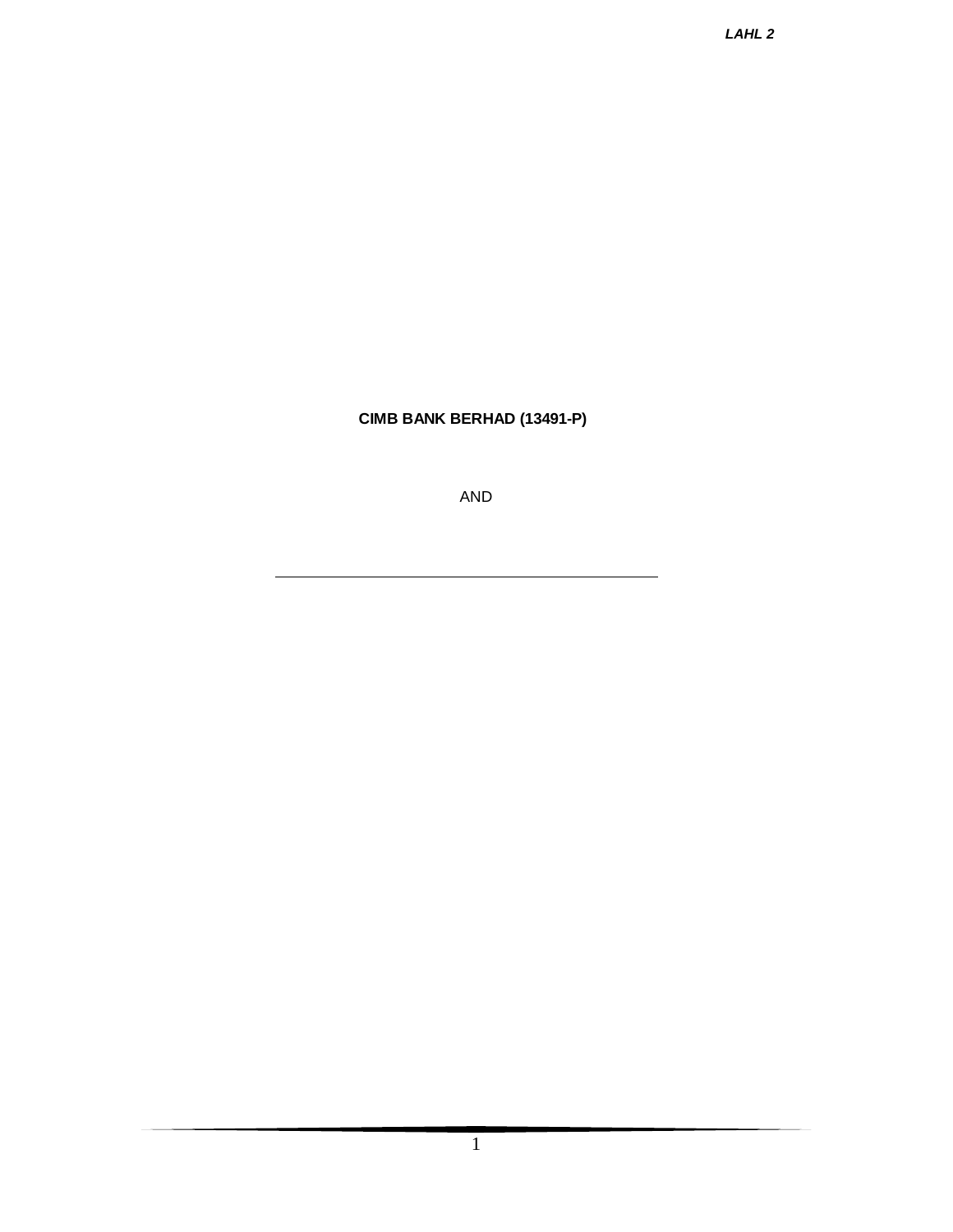# **HOUSING LOAN AGREEMENT STAFF HOUSING LOAN**

Date:

PARTIES :

| 1. The Bank     | CIMB Bank Berhad (13491-P) of Level 13, Menara CIMB,<br>Jalan Stesen Sentral 2, Kuala Lumpur Sentral, 50470 Kuala<br>Lumpur |
|-----------------|-----------------------------------------------------------------------------------------------------------------------------|
| 2. The Customer | The Party(s) whose name(s) and description(s) is/are as<br>specified in Section 1 of Schedule 1.                            |

### **WHEREAS**

The Bank has pursuant to the Letter of Offer agreed to make or continue to make available to the Customer the Loan upon the terms and conditions hereinafter contained

IT IS HEREBY AGREED AS FOLLOWS: -

# **1 INTERPRETATION**

1.1 In this Agreement the following words have the following meaning: -

| Base Lending Rate (BLR) or<br>Base Rate (BR) as stated in<br>the Letter of Offer: | The rate of interest prescribed by the Bank (and as BLR<br>or BR varied from time to time) as an indicator rate against<br>which rates of interest for Loans or Advances are computed<br>and include such indicator rate by whatever name called by<br>the Bank.                                                                          |
|-----------------------------------------------------------------------------------|-------------------------------------------------------------------------------------------------------------------------------------------------------------------------------------------------------------------------------------------------------------------------------------------------------------------------------------------|
| Charge:                                                                           | The Charge under the National Land Code 1965 or Sabah<br>Land Ordinance (Cap 68) or the Sarawak Land Code (Cap.<br>81) as originally enacted and as may be amended from time<br>to time including related ancillary or subsidiary legislation<br>made thereunder, which shall be in form and content<br>acceptable to the Bank.           |
| Deed of Assignment:                                                               | The assignment to be executed by the Customer and/or the<br>Security Party assigning the Property and all rights, interests<br>and/or benefits of the sale and purchase agreement and/or<br>construction contract (whichever applicable) to the Bank,<br>which Deed of Assignment shall be in form and content<br>acceptable to the Bank. |
| Default Rate:                                                                     | The default rate of interest as specified in the Letter of Offer,<br>or such other default rate of interest as the Bank may in its                                                                                                                                                                                                        |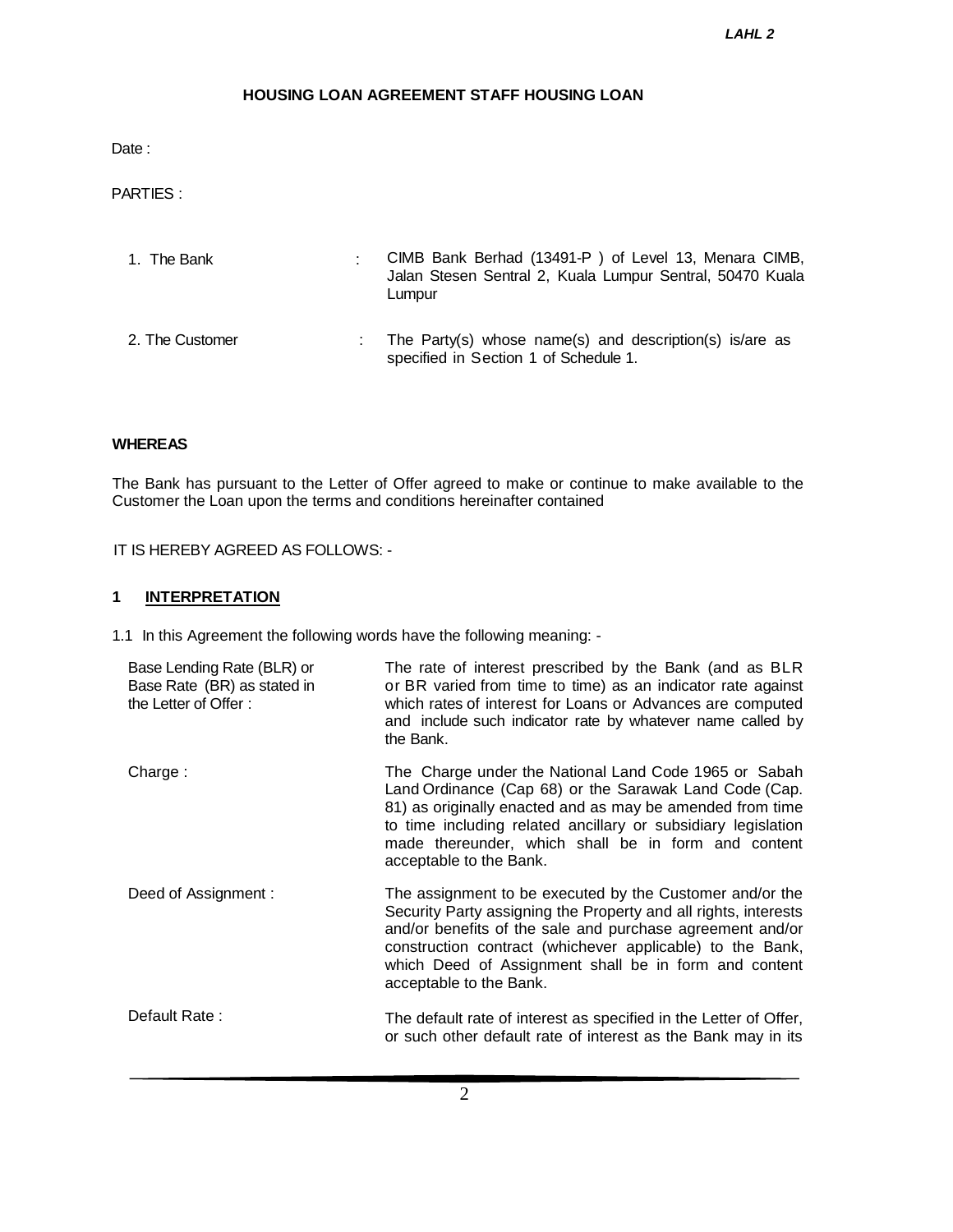discretion stipulate from time to time.

- Drawdown Expiry Date: Unless stated otherwise in the provisions contained in Letter of Offer including but not limited to provisions relating to availability or availability period of the Loan , the Drawdown Expiry Date shall be the day after full disbursement under this Agreement has been made, PROVIDED THAT if there is no full disbursement within thirty six (36) months from the date of the Bank's Letter of Offer, the Drawdown Expiry Date shall be thirty six (36) months from the date of the Bank's Letter of Offer, or any extended date as agreed by the Bank by written notice.
- Loan : The loan to be made by the Bank to the Customer under this Agreement.
- Loan Account : The Customer's account maintained with the Bank to reflect the Indebtedness due and owing to the Bank by the Customer under this Agreement.
- Indebtedness : Includes any amounts (whether present or future, actual or contingent, secured or unsecured) howsoever incurred or owed by the Customer to the Bank (whether as principal, surety, borrower or security provider) including but not limited to principal, interest, default and/or additional interest, premium, commission, fee and other charges whether by this Loan or any future facility granted by the Bank from time to time or at any time.
- Insolvency Act : The Insolvency Act, 1967 as originally enacted and as may be amended from time to time including any related ancillary or subsidiary legislation made thereunder.
- Letter of Offer : The letter of offer as attached in Schedule 2 and any subsequent letter of offer of the Bank relating to this Agreement and accepted by the Customer and any subsequent letter issued by the Bank to the Customer pursuant to this Agreement.
- Prevailing Interest Rate: The prevailing interest rate as specified in the Letter of Offer, or such other interest rate as the Bank may in its discretion stipulate from time to time.
- Property : Land provided as security for repayment of the Loan which is described in Section 2 of Schedule 1, the particulars of which are subject to the Bank's right of amendment or correction.
- Repayment Date : The monthly and final repayment dates as specified in the Letter of Offer, or such other repayment dates as the Bank may in its discretion stipulate from time to time.
- Security Documents : The security documents referred to in the Letter of Offer and any other documents for the time being constituting security for the Indebtedness, all of which shall be in form and content acceptable to the Bank.
- Security Interest : Security as stated in the Letter of Offer which is or are to be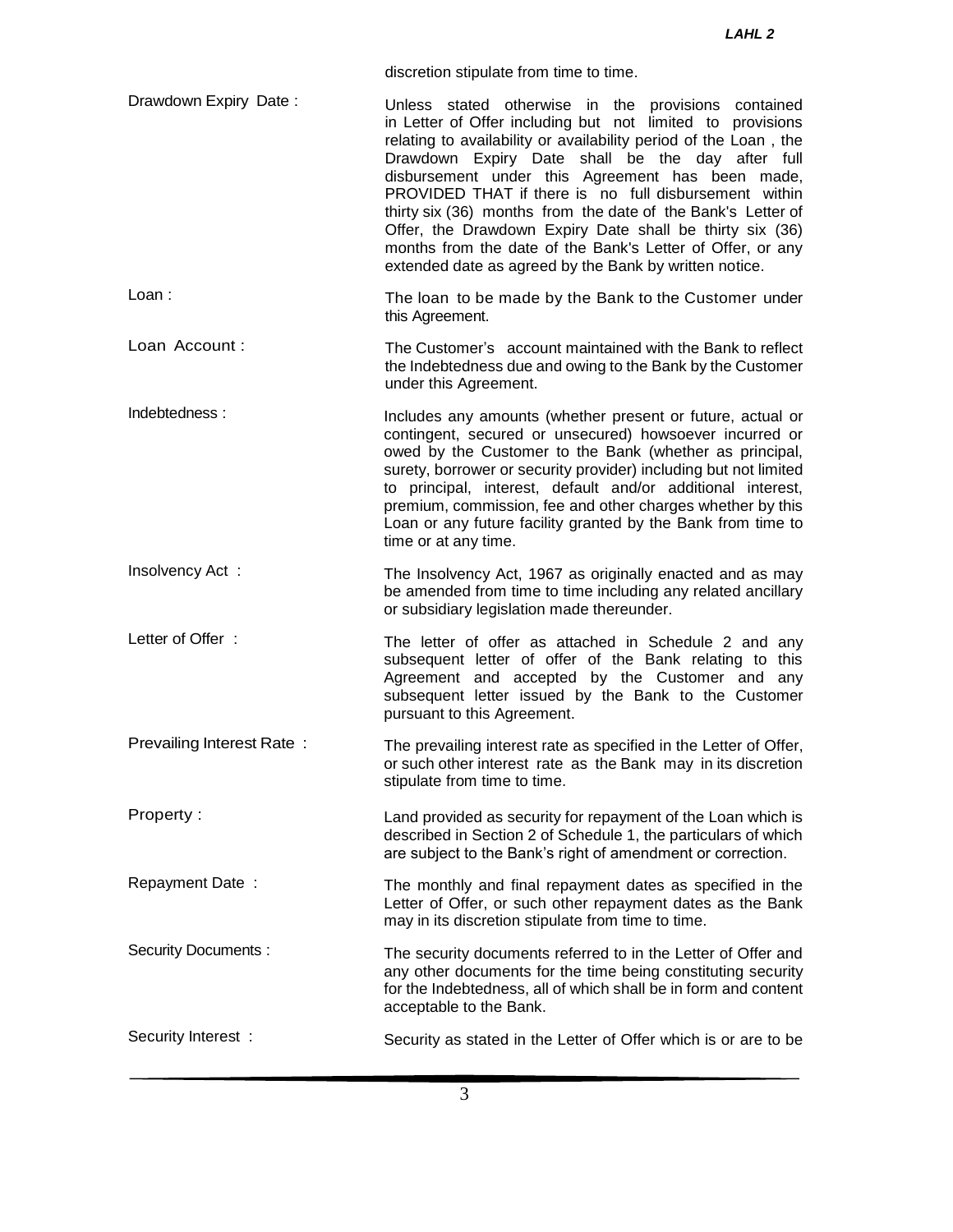security for repayment of the Indebtedness. Security Party : The party(s) as specified in Section 3 of Schedule 1 who are providing the Security Interest. FSA : The Financial Services Act 2013, as originally enacted and as may be amended from time to time including any related ancillary or subsidiary legislation made thereunder.

provided by the Customer and or the Security Party as

- 1.2 Reference to the masculine gender includes the feminine and neuter genders and vice versa and references to the singular number include the plural and vice versa.
- 1.3 Words applicable to natural persons shall include any body of persons, company, corporation, firm or partnership, corporate or incorporated and vice versa.
- 1.4 Section headings are inserted for convenience only and shall not in any way affect the interpretation thereof.

#### **2 AMOUNT, PURPOSE AND DURATION**

#### 2.1 Amount

The Bank's obligation under this Agreement shall not exceed the Loan amount specified in the Letter of Offer.

# 2.2 Purpose

The Customer shall utilise the Loan for the purpose specified in the Letter of Offer . The Bank is not bound to ensure that the Customer uses the Loan for the purpose specified.

2.3 Duration

The duration of the Loan is as specified in the Letter of Offer, PROVIDED THAT if there is no full disbursement of the Loan within thirty six months from the date of the Letter of Offer, the duration shall be thirty six months from the date of the Letter of Offer. The Bank can extend the duration by written notice to the Customer.

### **3 CONDITIONS PRECEDENT AND DISBURSEMENT**

- 3.1 Conditions Precedent
	- (a) The Customer shall comply with the conditions precedent set out in Schedule 3 herein, within one hundred and eighty (180) days from the date of the Letter of Offer or any date extended by the Bank by written notice, failing which the Bank reserves the right to withdraw the Loan.
	- (b) Disbursement or utilisation of the Loan will be made only after all conditions precedent have been fulfilled within the period stipulated above.
- 3.2 Waiver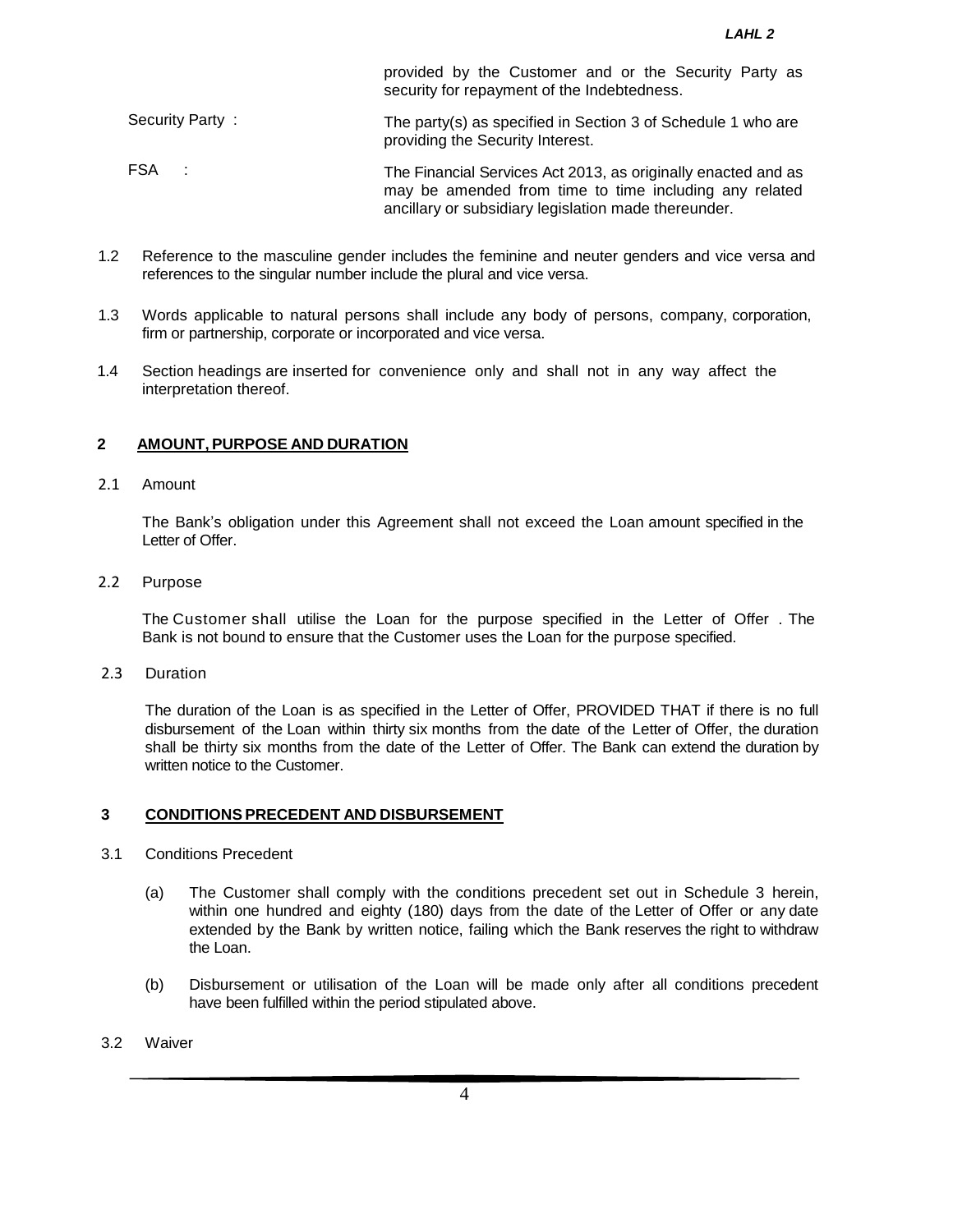The Bank may waive any condition precedent without prejudicing the Bank's right of recovery.

### 3.3 Disbursement

- (a) The Customer authorises the Bank to pay any amount in such manner and upon such terms and conditions as the Bank deems fit, to any financial institution, firm of solicitors, developer, vendor, builder, contractor, architect or such other person responsible for or concerned with the sale of the Property or the construction of the Property, at such times, in such manner, in such amounts, and upon such contingencies and conditions as the Bank may in its absolute discretion decide, and/or by progressive releases or otherwise in accordance with the schedule of payments or such variation as the Bank may deem fit. An acknowledgement from the recipient shall be deemed as if the same had been made or given by the Customer personally.
- (b) The Customer shall not request the Bank to defer or stop disbursement of any amounts under the Loan if the Bank has already given an undertaking to any third parties to disburse the Loan.
- (c) The Customer authorises the Bank to withhold the disbursement of the Loan if the developer or vendor fails to honour its obligation to any financial institution or if in the Bank's opinion the developer or vendor or contractor or the Security Party is/are in breach of any sale and purchase agreement or any construction contract or Security Interest.
- (d) The Bank is not obliged either in law or in equity to make or continue to make any disbursement if an event of default had occurred or is about to occur and if capable of being remedied is not remedied within seven (7) days after written notice by the Bank to the Customer.
- (e) The Customer shall indemnify the Bank for all costs, expenses, claims and demand made on the Bank , if the Bank had at the request of the Customer given any express or implied undertaking or covenant to any financial institution or developer or vendor or their solicitors or firm of solicitors purporting to act for any of them.
- 3.4 Drawdown Expiry Date

No disbursement shall be made after the Drawdown Expiry Date.

### **4 INTEREST**

- 4.1 Prevailing Interest Rate on Partial Release
	- (a) Interest shall be debited to the Loan Account on the last day of each calendar month at the Prevailing Interest Rate.
	- (b) The Customer shall pay the above interest on the first day of the next calendar month, failing which: -
		- (i) the amount of overdue interest shall attract Default Interest at the Default Rate;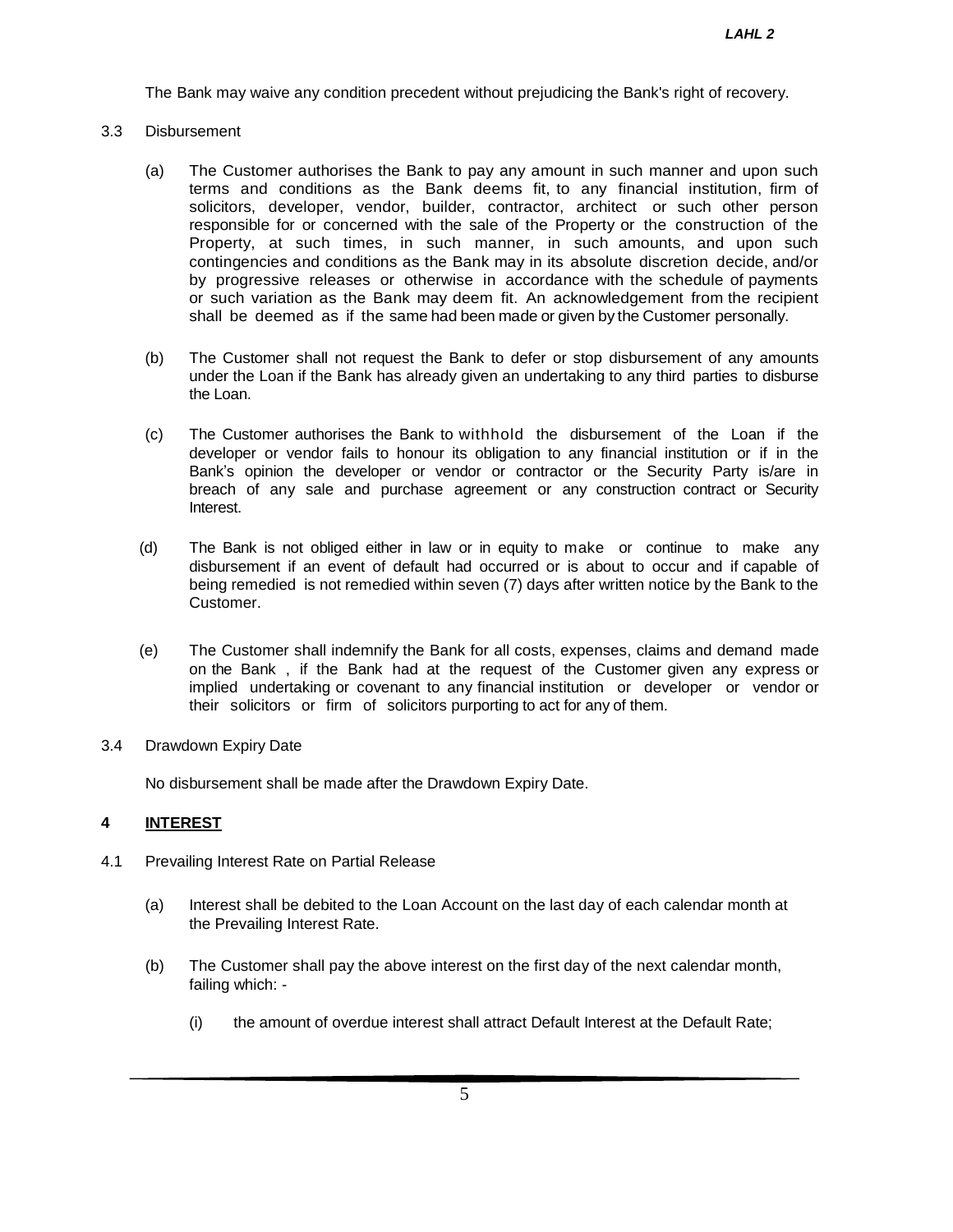- (ii) the overdue interest as referred to in Clause  $4.1(b)(i)$  above, shall form part of the balance outstanding under the Loan Account and shall be chargeable with interest at the Prevailing Interest Rate;
- (iii) the Bank reserves the right to reject any application for further disbursement without being liable for any consequential loss.
- 4.2 Prevailing Interest Rate on Full Release
	- (a) Interest shall be debited to the Loan Account on daily balance basis at the Prevailing Interest Rate.
	- (b) The calculation and posting of interest shall occur at midnight irrespective of whether the interest computation date or the last day of the calendar month falls on a weekend or a public or a banking holiday.
- 4.3 Recalculation Upon Variation of Interest Rate

Where the rate of interest for the Loan is varied from a certain date other than the month end (hereinafter referred to as the "Interest Variation Date"), then interest shall be charged as follows: -

- (a) The old interest rate shall continue to apply from the start of the previous month end until the day preceding the Interest Variation Date; and
- (b) For the remainder of that month, the new interest rate shall be calculated again on the sum standing to the debit of the Loan Account on the next month end and posted monthly to the Loan Account in the same manner as hereinbefore provided.
- 4.4 Interest for Part of the Month

Where interest needs to be calculated on a number of days, which is less than one month, then interest, shall be calculated on the actual number of days found in that particular month.

4.5 Capitalisationof Interest

The interest on the Loan including capitalised interest shall at the end of each calendar month be capitalised and added for all purposes to the Loan then owing and shall thence forth bear interest at the Prevailing Interest Rate notwithstanding that the relationship of financier-customer has ceased. Notwithstanding any capitalisation of interest, the Customer shall service the interest monthly.

- 4.6 Default Interest Rate
	- (i) Default interest at the Default Rate shall be chargeable under the circumstances stated in the Letter of Offer , before as well as after judgment, and such default interest shall be payable by the Customer as a right within the meaning of Section 11 (b) of the Civil Law Act 1956, and shall constitute the rate otherwise agreed within the meaning of Section 16 (i) of the Courts of Judicature Act 1964.
	- (ii) The above charges shall be in addition and without prejudice to the power, rights and remedies available to the Bank and is to be charged from the date they become due to the date of actual payment.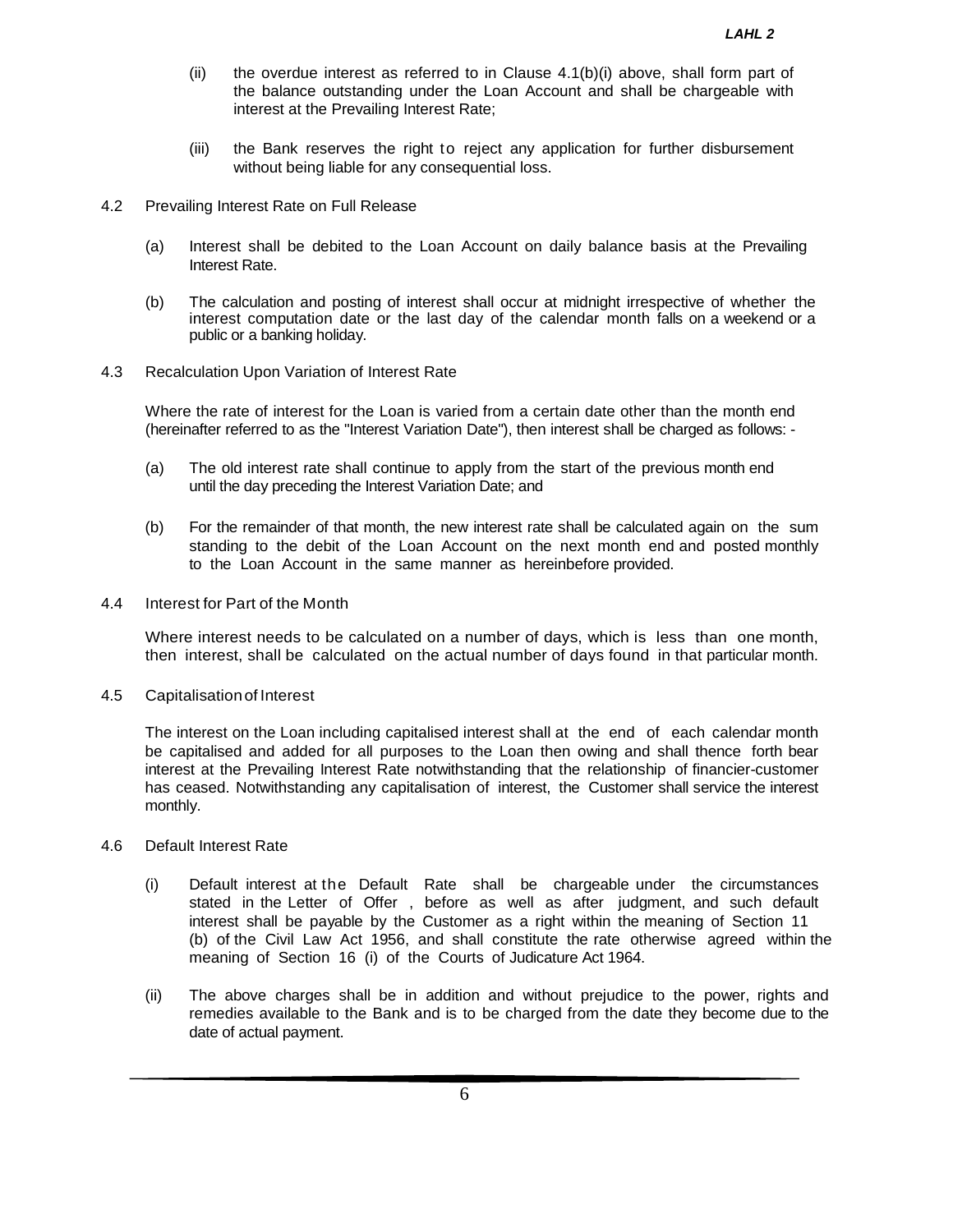Notwithstanding the above, the Bank reserves the right to charge default interest at any other rate which the Bank may in its discretion stipulate, and a statement in writing signed by an officer of the Bank as to the rate and/or amount of default interest payable shall be conclusive evidence of the rate and/or amount of default interest payable by the Customer.

- 4.7 Variation of Interest Rate and Other Charges
	- (i) The Bank shall have the discretion to vary the Prevailing Interest Rate and/or other bank charges (by either varying the BLR or BR or the margins or spreads above the BLR or BR or both or in the manner or mode of computation or charging or howsoever) by the following manner: -
		- (a) Variationof BLR or BR

By displaying at the premises of the Bank a general notice or in the Bank's website and the variation shall take effect on the date specified; and

(b) Variation of Spread or Margin Above BLR or BR and/or Other Bank Charges

By serving a notice in writing (no signature is required if sent by computer generated advice) by ordinary mail at the Customer's risk at the last known address of the Customer and such notice shall be deemed to have been received three (3) days after its date of posting . If the change is effected pursuant to amendments made in the Bank's Human Resource Policy, the variation shall take effect from the date specified in the notice or the date the amendments to the said Human Resource Policy take effect (which may be a date already passed in which case the variation shall have retrospective effect).

- (ii) The Customer shall not be relieved from payment of the new Prevailing Interest Rate and/or bank charges if the Bank fails to give such notice.
- (iii) The decision of the Bank as to the Prevailing Interest Rate and/or bank charges shall befinal and shall not be questioned at any time.
- (iv) If and whenever there is a variation to the Prevailing Interest Rate and/or other bank charges, the Bank may in its absolute discretion make the necessary adjustment consequential to such variation either by varying the amount of any instalment or varying the number of instalments or both.
- 4.8 Section 8(2A) of the Insolvency Act

The Customer and the Security Party agree to pay the Prevailing Interest Rate and/or Default Interest Rate in the event that the Bank does not realise its Security Interest within twelve (12) months from the date of the adjudication the Customer to be a bankrupt.

# **5 REPAYMENT**

- 5.1 Repayment
	- (i) The Customer shall repay the Loan by instalment as per the amount specified in the Letter of Offer through salary deduction. Unless stated otherwise in the Letter of Offer, the first instalment shall commence on the first day of the following month after full release of the Loan or the expiry of the Drawdown Expiry Date whichever is earlier and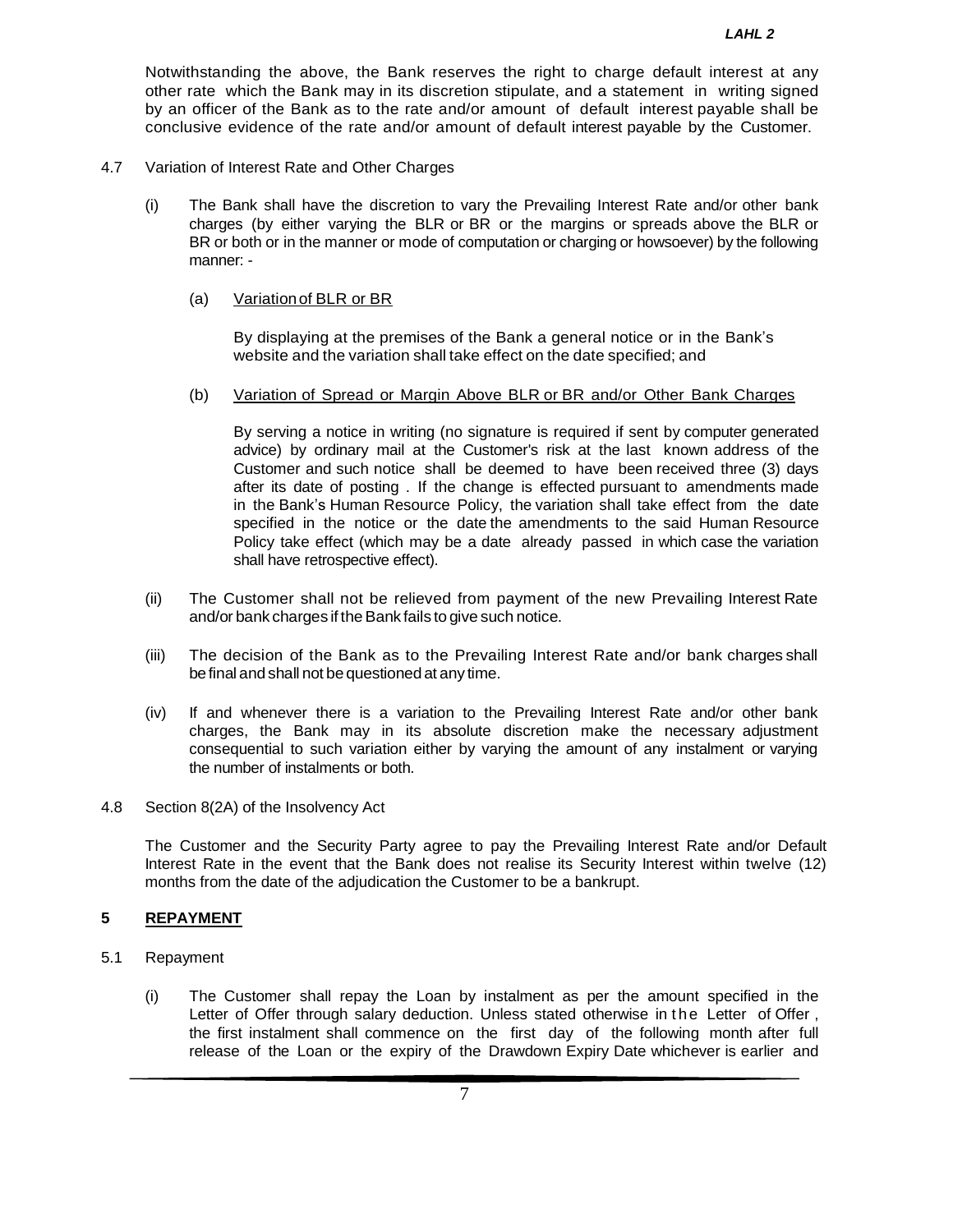- to be repaid before or on the monthly Repayment Date.
- (ii) The Bank shall be entitled to vary the above monthly instalment at any time and from time to time now and/or in the future due to any reasons whatsoever, including but not limited to a change in the Prevailing Interest Rate, to ensure that the amount outstanding is paid in full by the final Repayment Date (a day which shall be notified later by the Bank as the day when the total sum outstanding under the Loan shall be satisfied by the final instalment as required and made pursuant to this Clause).
- (iii) The Bank may extend the duration to a further term on such terms and conditions as determined by the Bank.
- (iv) Notwithstanding the above, full payment must be made on receipt of a demand by the Bank or within one (1) month from the date the Customer retires or ceases to be employed by the Bank for any reason, whichever is the earlier.

#### 5.2 Prepayment

Unless stated otherwise in the Letter of Offer the following prepayment provisions shall apply:

- (a) The Customer may, with the Bank's consent and by paying the charges stipulated in Clause 5.2(c) below, prepay the Loan owing or part of the Loan owing by giving three (3) months' notice stating the redemption sum and evidence satisfactory to the Bank that all authorisation necessary for the redemption have been unconditionally obtained.
- (b) The Bank may charge additional interest if the Customer fails to pay the redemption sum within the period for redemption.
- (c) As consideration for the Bank's consent, and if so stated in the Letter of Offer, the Customer shall pay any prepayment charges stipulated in the Letter of Offer, in the manner and/or in the circumstances stated in the Letter of Offer.
- (d) The Bank reserves the right to vary the terms of Clause 5.2(a) above as per the Letter of Offer and/or the Special Conditions in Schedule 2 herein.

## 5.3 Redemptions

If so stated in the Letter of Offer, the Customer shall pay a redemption fee at the rate stated in the Letter of Offer if the Loan is fully discharged, terminated or redeemed by either party, within the period stated in the Letter of Offer.

## **6 PAYMENTS**

- 6.1 All payments under this Agreement hall be made on or before the monthly Repayment Date. This Clause does not apply for prepayment made under Clause 5.2 above.
- 6.2 Any prepayments made may be applied towards the Customer's repayment obligation in inverse order of maturity.
- 6.3 All payments to be made shall in Malaysian Ringgit and in immediately available funds.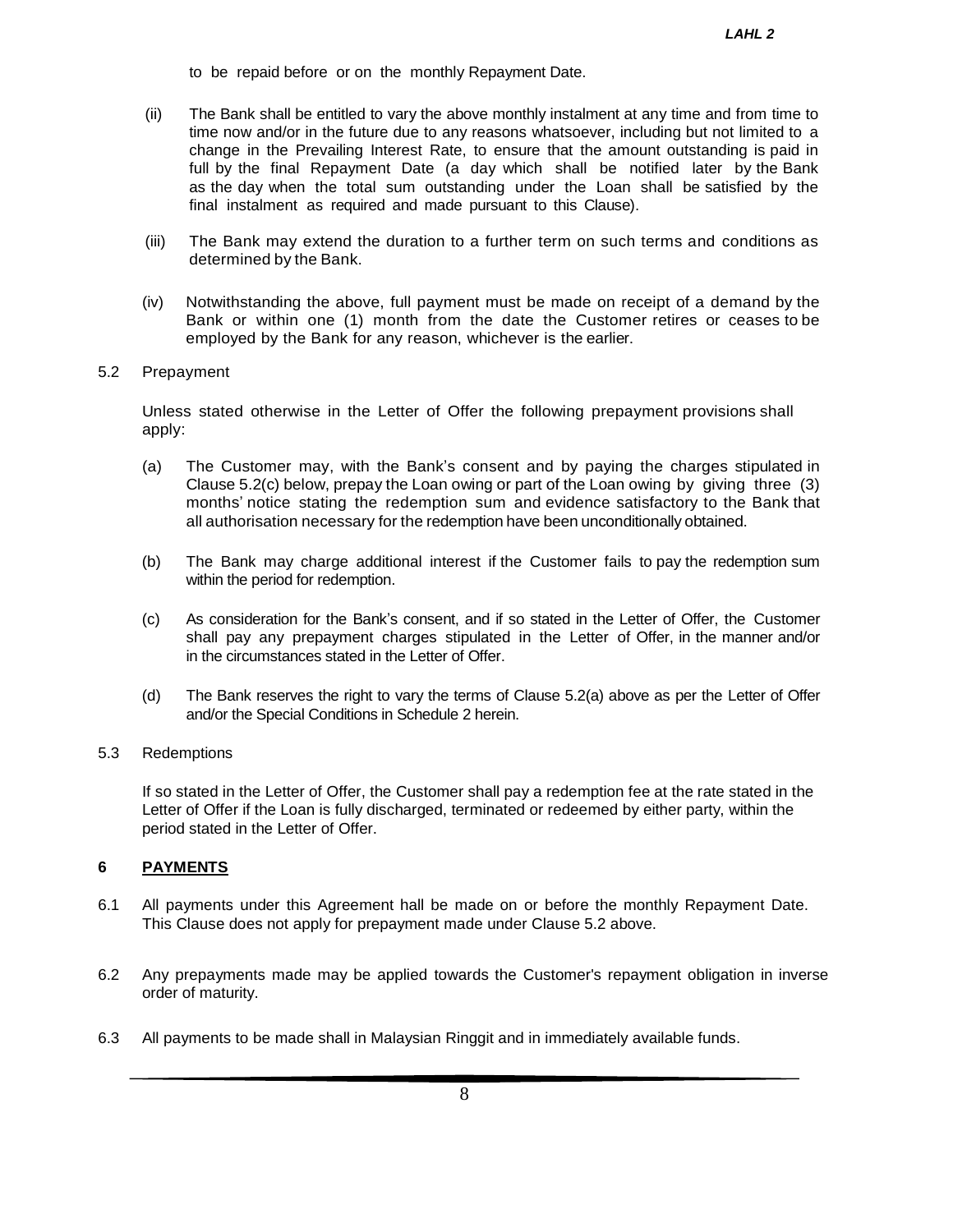6.4 All payments shall be made without set-off, counter claim and any deduction whatsoever.

Notwithstanding any other provisions herein, the Customer shall be liable for any taxes payable in connection with or arising out of this Agreement or the Loan /the product or any services in connection therewith.

6.5 The Bank may debit the Loan Account, as an advance to the Customer, to effect payments of all quit rent, assessment, premium, fee, commission, legal costs (both party and party and solicitor and client costs), valuation and/or any other charges due and payable under this Agreement. Any advance made under this Clause shall be repaid within fourteen (14) days of notice given by the Bank. Interest at the Prevailing Interest Rate shall be charged on all advances.

# **7 REPRESENTATIONS AND WARRANTIES**

- 7.1 The Customer represents and warrants to the Bank that:
	- (i) The Customer has full power to enter and perform the Customer's obligations under this Agreement.
	- (ii) The acceptance of the Loan shall not constitute an event of default under any of the Customer's agreements with a third party or contravene a n y law or regulation or order to which the Customer is a party.
	- (iii) There is no legal proceedings and/or bankruptcy or winding up or insolvency proceedings threatened or pending against the Customer and/or any Security Party or the Customer and/or any Security Party is not an undischarged bankrupt or wound up or insolvent or the Customer and/or any Security Party has not violated any court order or judgement or the Customer and/or Security Party has not entered into or proposed to enter into any voluntary arrangement with their respective creditor(s) or there is no receiver and/or manager appointed to take over the Customer's and/or any Security Party's assets and/or business or there is no application made or pending by any person for an order for the Customer and/or any Security Party to be placed under judicial management and for the appointment of a judicial manager or there is no form of arrangement or composition (voluntary or otherwise) entered or proposed to be entered into by the Customer and/or any Security Party with their respective creditor(s).
	- (iv) All information furnished and declaration made to the Bank are true and do not omit any facts which would affect the Bank's decision to grant this Loan.
	- (v) There is no violation of any provisions contained in the FSA or any prevailing laws or regulatory requirements or directives or guidelines issued or which may from time to time be issued or amended by Bank Negara Malaysia pertaining to the grant of facilities generally or to persons connected with the Bank (' Laws or Guidelines ' ).
	- (vi) The Customer and/or the Security Party is/are or shall be the beneficial owner(s) of the Property.
	- (vii) That at the date of this Agreement, there is no encumbrance on the Property except those described in the Security Interest.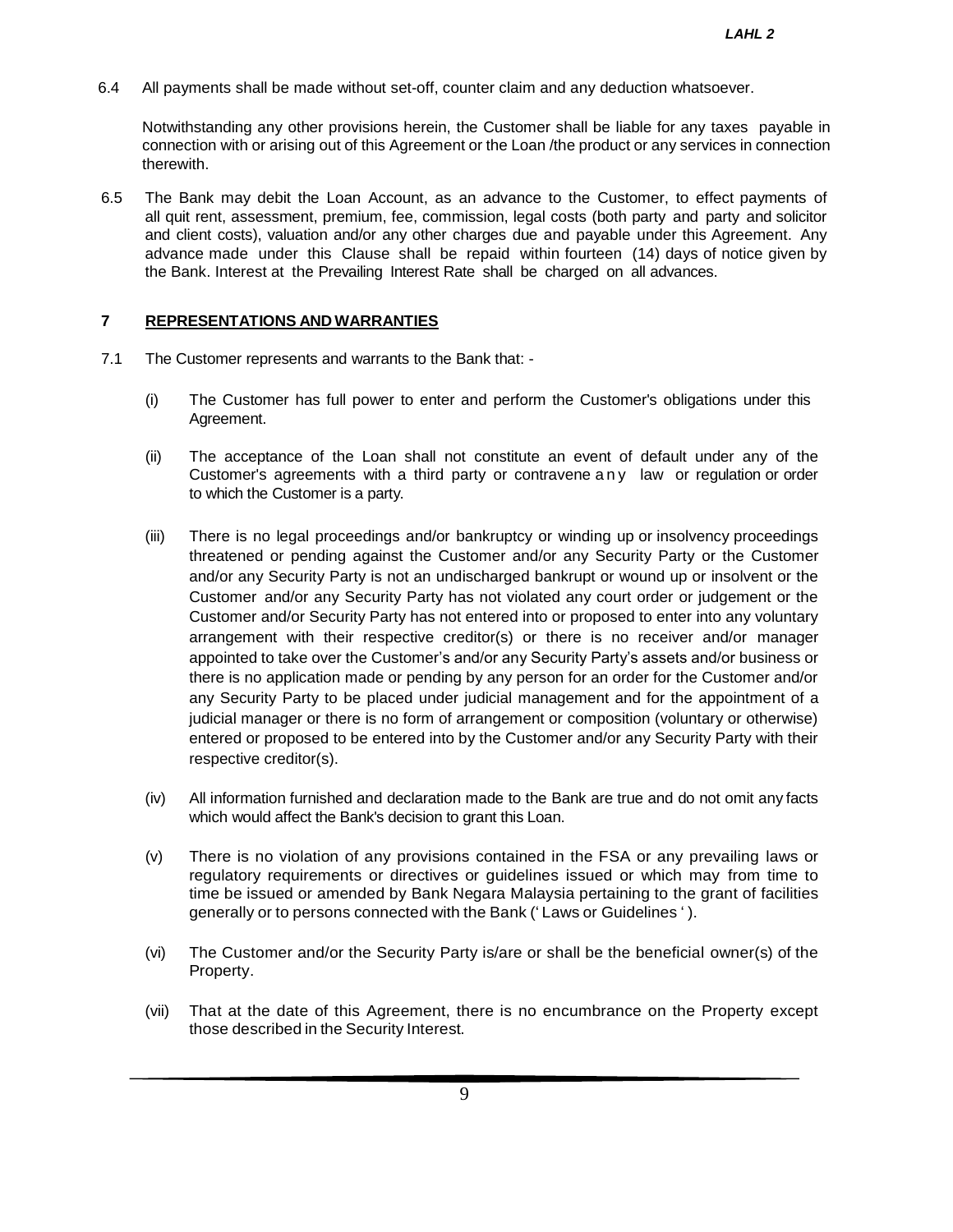7.2 Each of the above representations and warranties shall be continuing during the duration of this Agreement.

# **8 DEFAULT**

# 8.1 Events

Each of the following events shall be an event of default: -

- (a) Failure by the Customer to meet the Bank's demand within the time stipulated in the demand.
- (b) Failure by the Customer to pay the monthly instalment, the interest, capitalised interest, default interest and/or other charges within the time stipulated.
- (c) Failure by the Customer to comply with any part of the terms and/or conditions of this Agreement.
- (d) If there is any misrepresentation in any form by the Customer and/or if the Bank discovers information which may affect the Bank's decision to grant the Loan and/or should the Bank have any reason to believe that any information supplied or declaration made to the Bank is false, untrue or misleading.
- (e) Failure by the Security Party to comply with any part of the terms and/or conditions of the Security Interest.
- (f) If any housing development project and/or construction of any property and/or building, and/or any form of construction project, which involves any Property financed under the Loan, is delayed, abandoned or discontinued;
- (g) A situation shall occur which in the opinion of the Bank may imperil, delay or prevent the Customer or the Security Party from performing its obligations or jeopardise the Bank's interest.
- (h) In the event of a breach or contravention of any Laws or Guidelines by the Customer.
- (i) Failure by the Customer to comply with the provisions of other facilities granted by the Bank or by a third party to the Customer.
- (j) The Security Interest shall not be capable of being perfected.
- (k) If it becomes impossible or unlawful for the Bank or the Customer to perform its obligation under this Agreement.
- (l) Any steps and/or proceedings are taken for bankruptcy or winding up or insolvency or any proposal for voluntary arrangement is entered into or is proposed to be entered into by the Customer and/or any Security Party with their respective creditor(s) or a receiver and/or manager is appointed to take over the Customer's and/or Security Party's assets and/or business or any application is made or is proposed to be made by any person for an order for the Customer and/or any Security Party to be placed under judicial management and for the appointment of a judicial manager or the Customer and/or any Security Party enter into or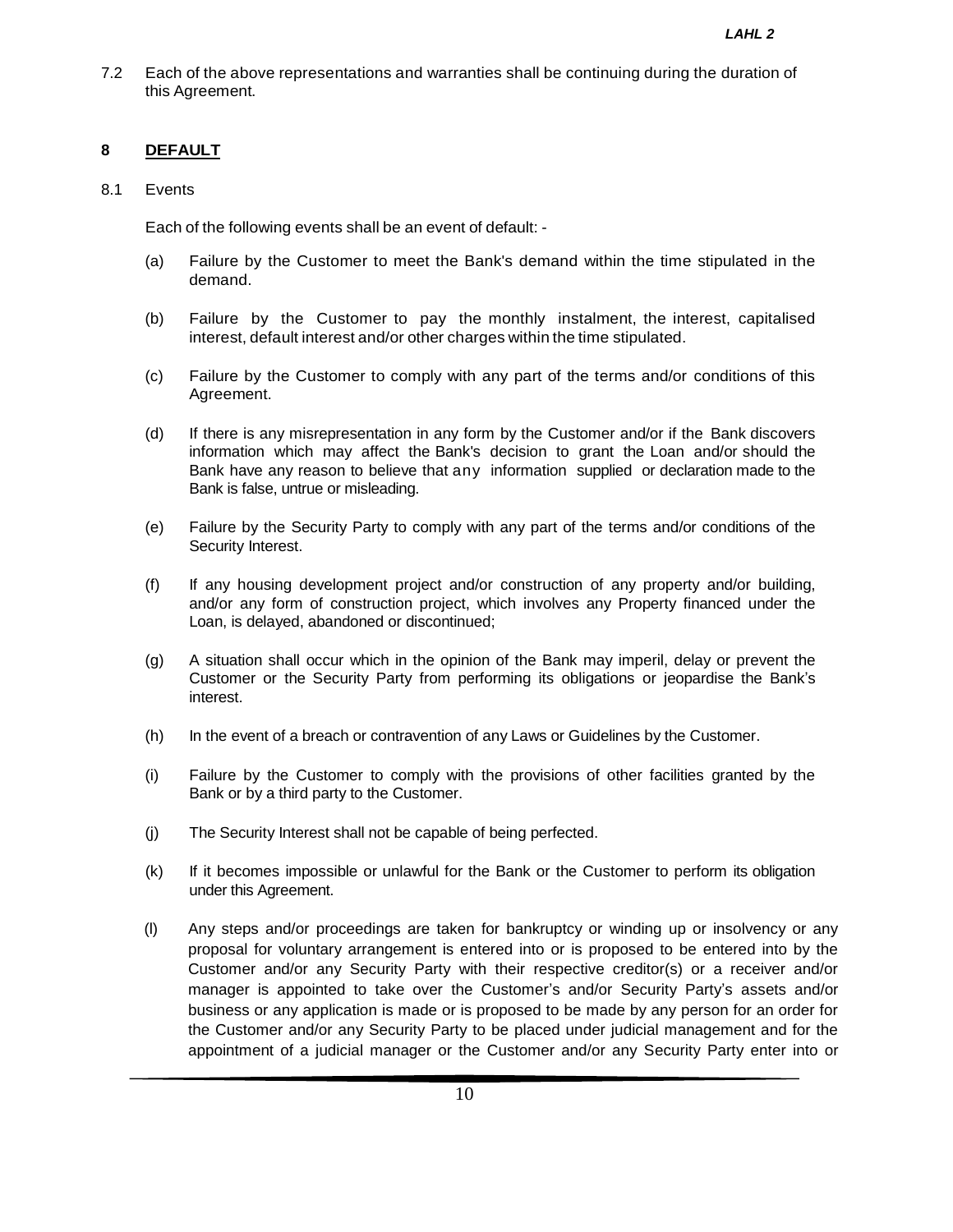propose to enter into any form of arrangement or composition (voluntary or otherwise) with the respective creditor(s).

- (m) If any Security Party and or the Customer and or any one of the Customer (i.e where the Customer comprises more than one natural person) shall die or shall be of unsound mind.
- (n) If any sum shall be due from the Customer and or any of the Security Party and or any guarantors (collectively," the Obligors" ) to the Bank and or any other third party from time to time or at any time or if any of the Obligors may be or become liable to the Bank anywhere on any banking , loan, any other credit facilities or any other account current or otherwise ("the account(s)") or in any other manner whatsoever including but not limited to liability of any of the Obligors incurred to the Bank as surety(ies) or guarantor(s) or if default is made in relation to any provisions governing the account(s).

#### 8.2 Consequences

- (i) Upon the occurrence of any or all events of default, the Bank reserves the right to withdraw and/or suspend the Loan, the Customer shall repay all amounts outstanding under the Loan, and the Bank may exercise all its rights and remedies at law and in equity.
- (ii) Notwithstanding Clause 8.2(i) above, the Bank reserves the right to vary the Prevailing Interest Rate to the rate as specified in the Letter of Offer or to such other rate as the Bank may in its discretion stipulate from time to time if the Customer fails to pay the monthly instalment, interest, capitalised interest, default interest and other charges.
- 8.3 Remedies Exercised Concurrently
	- (a) The Bank shall have the right to exercise its remedies concurrently, including pursuing all remedies of sale or realisation of security and civil suit to recover the amount outstanding.
	- (b) The exercise of the above rights would not subject the Bank to any claim for involuntary loss.
	- (c) The Customer shall pay the Bank the difference between the Indebtedness and the net proceeds of the sale of the Property.

# **9 SECURITY**

- 9.1 The Customer shall provide, or shall ensure that the Security Party provides, the Security Interest and a power of attorney appointing the Bank or any other person authorised by the Bank, as attorney of the Customer and/or Security Party and in the Customer's and/or Security Party's name and on their behalf, to deal with the Property, by executing the standard form(s) prescribed by the Bank.
- 9.2 The Bank shall have the right to request for a substitution of the Security Interest or additional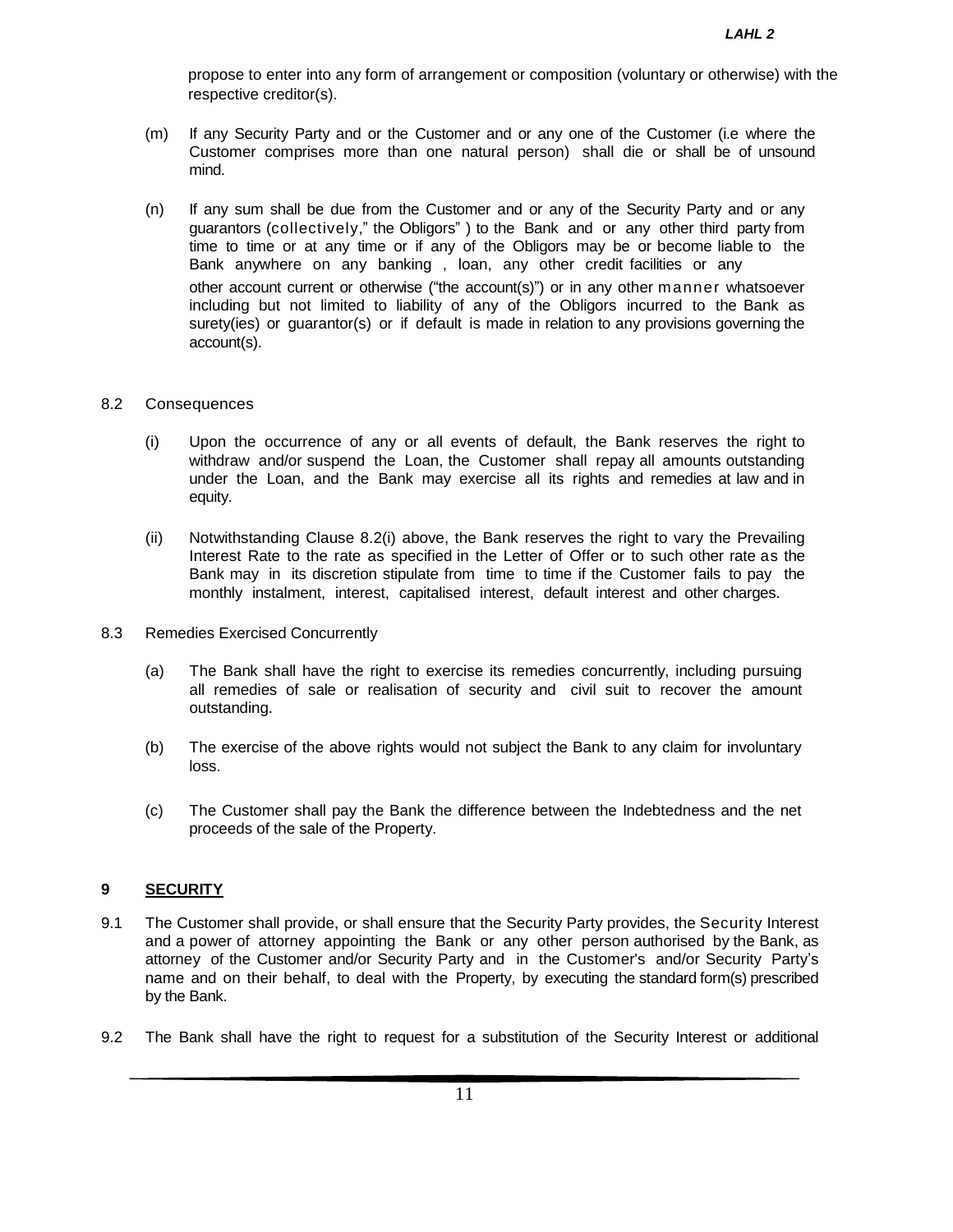security and the Customer shall comply with such request by executing all the standard form(s) prescribed by the Bank and all costs would be borne by the Customer.

- 9.3 The Security Interest created in favour of the Bank shall be continuing security for the existing Indebtedness and future Indebtedness of the Customer with the Bank.
- 9.4 The Security Party shall not, during the existence of this Agreement, without the prior written consent of the Bank, create or permit any form of mortgage, charge, debenture, pledge, lien, or other security interest, or permit to exist any caveat or prohibitory order in respectof the Property.

#### **10 SECURITY INTEREST**

The Customer confirms that the Security Interest is given or assigned to the Bank as Security for existing and future Indebtedness or future advances granted by the Bank to the Customer.

### **11 INSURANCE**

- 11.1 The Customer shall cause the Security Party to maintain a House Owner Insurance Policy with extended coverage for a sum not less than the Loan in the joint names of the Security Party and the Bank or the Bank's interest as assignee endorsed on the Policy, with such insurance company approved by the Bank. The Bank will nominate as "Loss Payee". The Bank's written consent is required before the Policy is cancelled.
- 11.2 If necessary, the Bank shall effect and/or maintain the above Policy and the Customer or Security Party shall bear the cost so incurred.
- 11.3 Unless provided otherwise, the Customer shall take out and maintain a mortgage reducing term assurance policy and to assign the Policy and all benefits and advantages to the Bank.
- 11.4 All monies received on any of the above Policies will be applied to or towards making good the loss or damage to the Property or at the Bank's option, towards paying the Indebtedness.
- 11.5 The Customer or the Security Party shall hold monies received on such insurance in trust for the Bank and the Bank may receive and give a good discharge for all such monies.
- 11.6 Pending receipt of any monies from the insurance company, the Customer shall continue paying whatever instalment and/or monies due and payable.
- 11.7 The Customer shall bear the difference between the cost of making good the loss or damage to the Property and any amounts received from the insurance company, in addition to continuing paying any instalment(s), and shall pay to the Bank within seven (7) days from the date of demand by the Bank the difference between the amount outstanding under the Loan and the amount so received. Interest at the Default Interest Rate shall be charged on the amount so demanded.

### **12 LIABILITY**

Notwithstanding anything to the contrary, in no event will the measure of damages payable by the Bank to the Borrower for any loss or damage incurred by the Borrower include, nor will the Bank be liable for, any amounts for loss of income or profit or savings, or any indirect, incidental, consequential, exemplary, punitive or special damages of the Borrower, even if the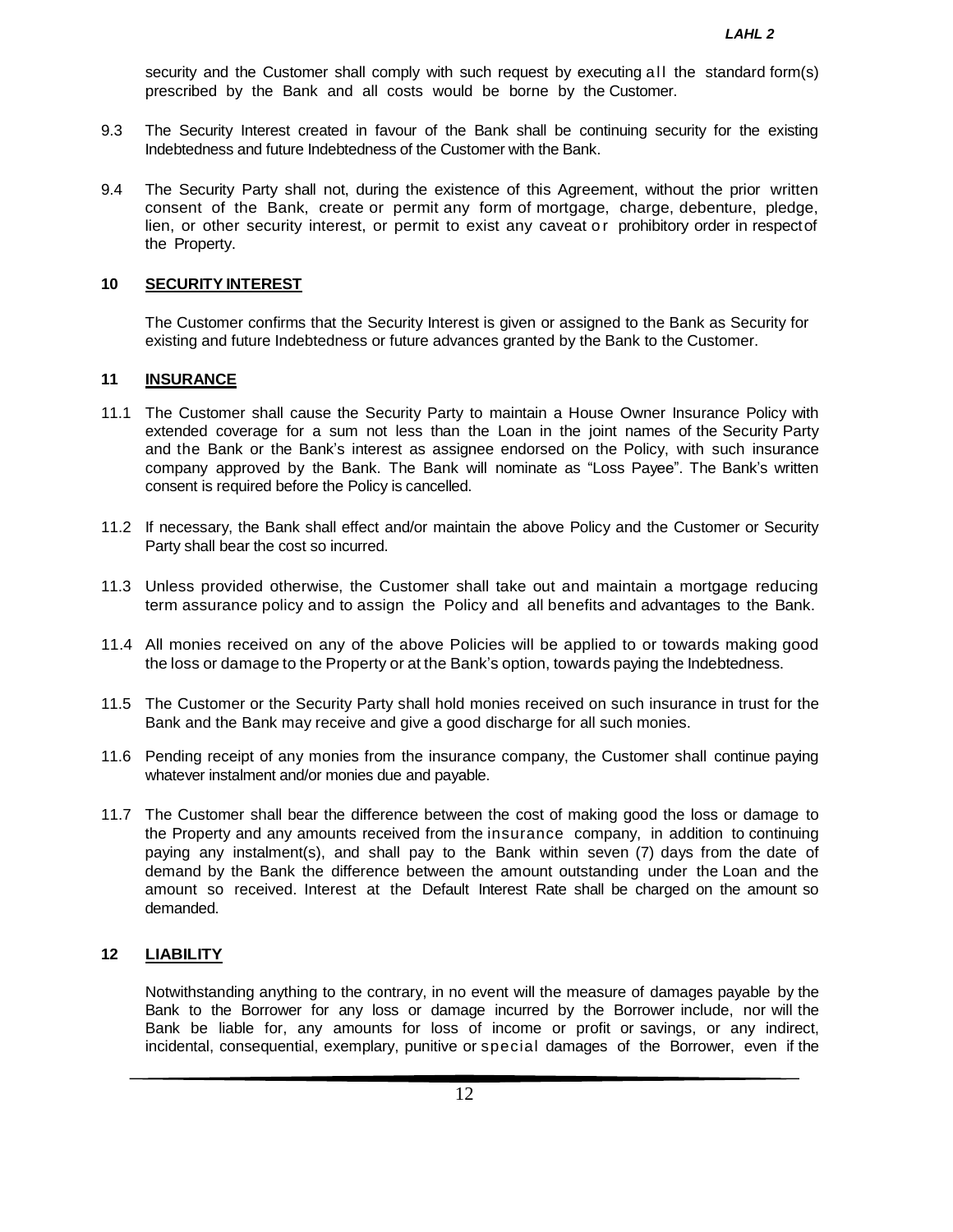Bank had been advised of the possibility of such loss or damages in advance, and all such loss and damages are expressly disclaimed.

### **13 OTHER CONDITIONS**

13.1 Letter of Offer

This Agreement, the Schedules and the Letter of Offer shall supersede all oral negotiations and prior correspondence in respect of this Loan. The Schedules and the Letter of Offer shall form part of this Agreement. In the event of any inconsistencies between this Agreement and the Letter of Offer, the Letter of Offer shall prevail.

13.2 Review

This Agreement is subject to periodic review at the discretion of the Bank and the terms and/or conditions as varied by the Bank from time to time.

13.3 Conclusive Evidence

Any statement by an officer of the Bank as to the amount owing as communicated to the Customer shall be final and conclusive proof of the Indebtedness except for manifest error or where fraud is proven.

- 13.4 Lien and Set-Off
	- (a) The Bank shall have a lien on all assets (movable and immovable) of the Customer whether in the possession of the Bank, its affiliates, branch or office, and the Bank shall have the right to withhold ,combine ,consolidate , debit ,transfer and/or set-off from any accounts of the Customer and or any of the Obligors with the Bank wheresoever situate ( whether current ,deposit ,loan or of any other nature whether in Ringgit or in any other currency ) any available balance or any sum standing to the credit of any one or more of such accounts for the purpose of effecting repayment of the Indebtedness and or the indebtedness of any of the Obligors .
	- (b) Until the Indebtedness has been paid, the Customer shall not be entitled to claim set- off or counterclaim against the Bank in respect of any liability from the Bank to the Customer.
	- (c) The Bank is entitled to set-off any monies received from the sale of the Property to discharge the Indebtedness and or the indebtedness of any of the Obligors.

#### 13.5 Disclosure

Subject to the provisions below which (i) prohibit disclosure of information to Group Companies if objected to by the Customer; and (ii) require the Customer's express consent for disclosure of information to third parties for the stated purposes, the Customer hereby agrees and authorizes the Bank to disclose any information relating to this Agreement, the Security Interest, and/or the Customer's affairs or accounts:

- (a) to the Bank's agents, service providers, auditors, legal counsel, other professional advisors and to any person in or outside Malaysia who provides the Security Interest and/or is a party to any agreements which may constitute or form the basis of such Security Interest;
- (b) to the Central Credit Bureau, Biro Maklumat Cek or other relevant authorities to whom such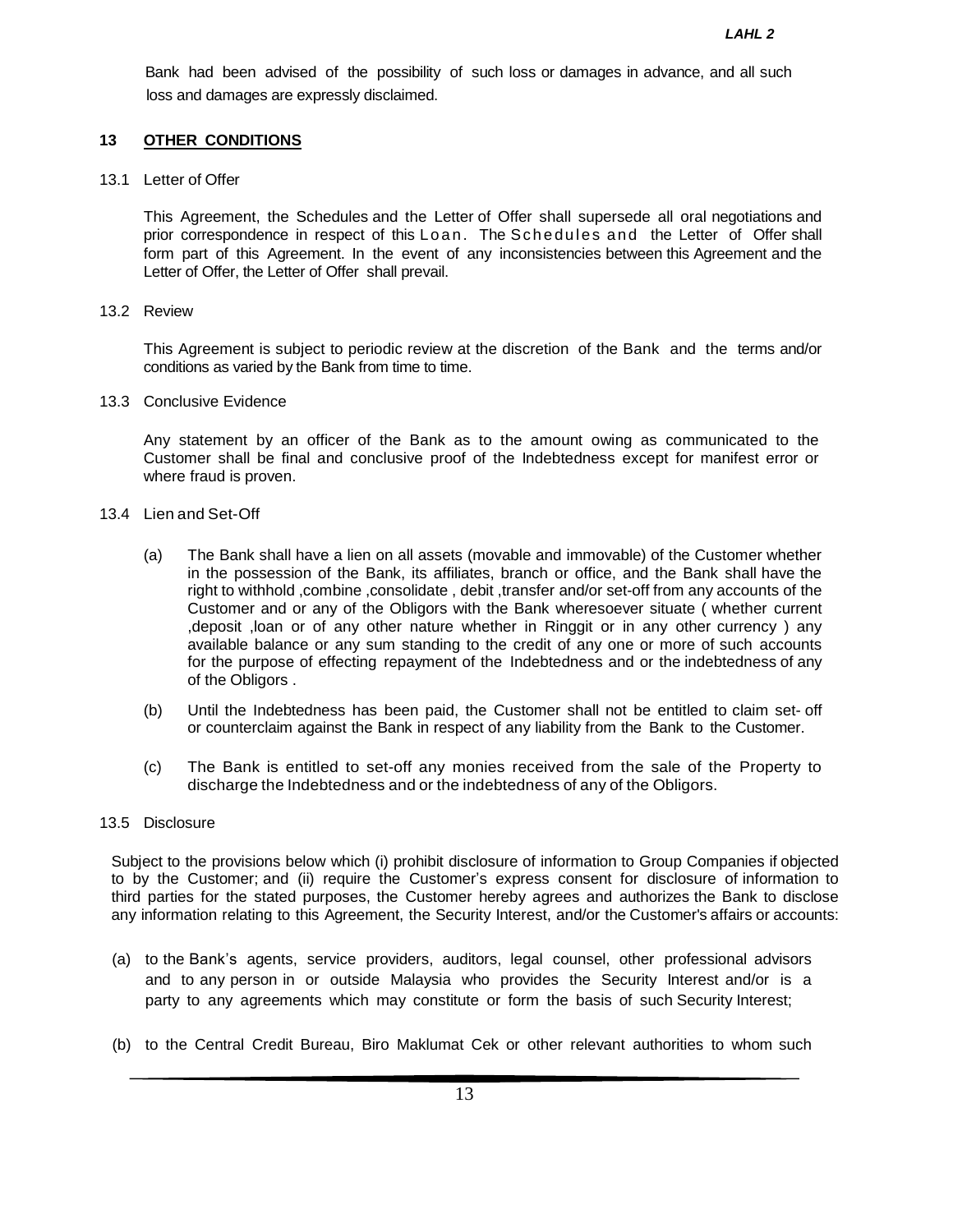Bureau or authorities the Bank is required to make such disclosure and/or to any authorities having jurisdiction over the Bank;

- (c) to any financial institutions with which the Customer has or propose to have dealings;
- (d) to any insurance company which the Bank may deem fit in connection with any insurance policy which the Bank may wish to take pursuant to terms of this Agreement;
- (e) to companies which are or which in future may be companies within the group of the Bank as well as companies within the group of CIMB Group Holdings Berhad, the Bank's ultimate holding company ("the Group Companies") whether such Group Companies are residing, carrying on business, incorporated or constituted within or outside Malaysia;

for facilitating the business, operations, facilities and services of or granted or provided by the Bank and/or the Group Companies to their customers or as required by law or pursuant to any subpoena or order of the court.

Disclosure to Group Companies shall be for facilitating the operations, businesses, cross-selling and other purposes of the Bank and/ or the Group Companies provided always that **disclosure for cross selling purposes shall not be effected if such disclosure is objected by the Customer** by contacting the Bank at the following telephone number or address (which may be changed by the Bank from time to time by notice to the Customer): 19<sup>th</sup> Floor, Menara Bumiputra Commerce, 11 Jalan Raja Laut, 50350 Kuala Lumpur, Tel No.: 1300-880-900.

Further, where the Bank intends to share the Customer's information (excluding information relating to the Customer's affairs or account) with third parties for strategic alliances, marketing and promotional purposes, the Bank shall ensure that consent form the Customer has been obtained.

The Customer hereby expressly confirms that the Bank, its officers and agents shall be under no liability under any circumstances whatsoever for furnishing such information whether by reason of any misstatement, error, negligence, omission, delay or any matter in connection thereto whatsoever and whether before on or after the date of this Agreement.

#### 13.6 Modification and Indulgence

The Bank may at any time without affecting the Security Interest: -

- (a) vary the terms and/or conditions of this Agreement.
- (b) vary or increase the Loan.
- (c) grant to the Customer or Security Party any indulgence.

#### 13.7 Expenses and Stamp Duty

The Customer shall: -

(i) pay on demand, on the basis of full indemnity all expenses (including legal, stamp duty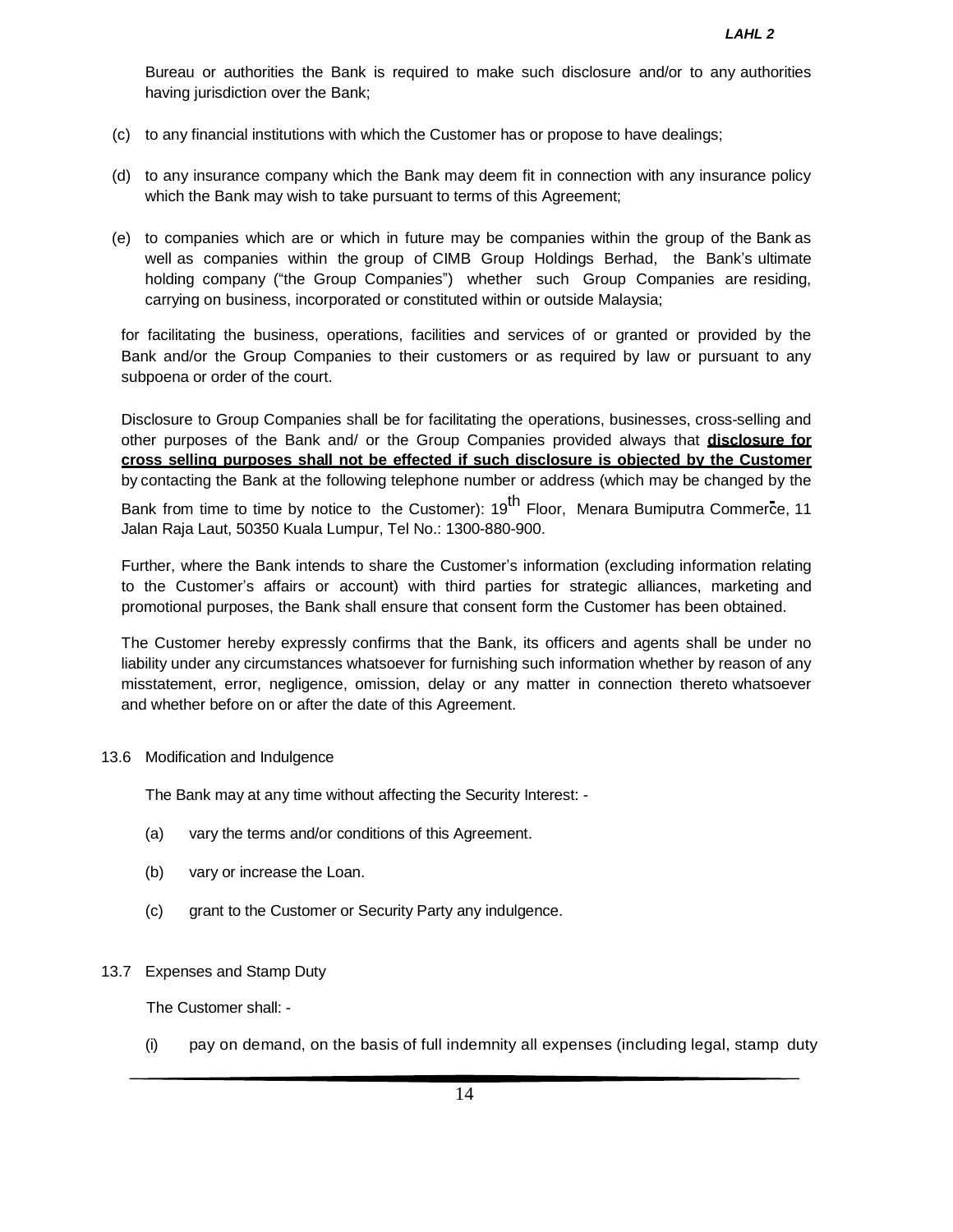and out-of-pocket expenses) incurred in connection with this Agreement; and/or

(ii) indemnify the Bank from and against any losses or liabilities incurred or which the Bank may incur as a result of any delay or omission to pay such stamp duty.

Notwithstanding the above, the Bank reserves the right to vary the terms above as per the Letter of Offer and/or the Special Conditions in Schedule 2 herein.

#### 13.8 Service of Notice

- (a) Any notice in writing required to be served shall be deemed to have been served on the Customer if it is left or sent by ordinary mail to the usual or last known place of business or residence of the Customer or at the address stated in Section 1 of Schedule 1.
- (b) Unless otherwise stated specifically in this Agreement, if sent by ordinary mail to the Customer, any such notice shall be deemed to be received by the Customer when the notice would in the ordinary course of post have been delivered.

#### 13.9 Transfer Benefit

The Bank may at any time with or without the consent or concurrence of the Customer and/or the Security Party transfer this Agreement and the Security Interest to any person. All costs relating to the transfer shall be borne by the Customer.

#### 13.10 Severability

If at any time any provision hereof is or becomes invalid, illegal, or unenforceable in any respect, such provision shall be ineffective to the extent necessary without affecting or impairing the validity, legality, and/or enforceability of the remaining provisions hereof.

#### 13.11 Time

Time shall be the essence of this Agreement.

### 13.12 Successors Bound

This Agreement and the Security Interest shall be binding upon and tenure to the benefit of the Bank and the Customer and their respective estate , heirs, personal representatives, assigns and/or successors-in-title and any other persons for the time being deriving title under them except that the Customer may not assign his or her rights or obligations herein.

### 13.13 Governing Law

This Agreement shall be governed by the laws of Malaysia.

### 13.14 Interpretation

In the event of any conflict in the interpretation of the provisions contained in this Agreement, the Schedules and the Letter of Offer ( ' these documents ' ) and any translation thereof in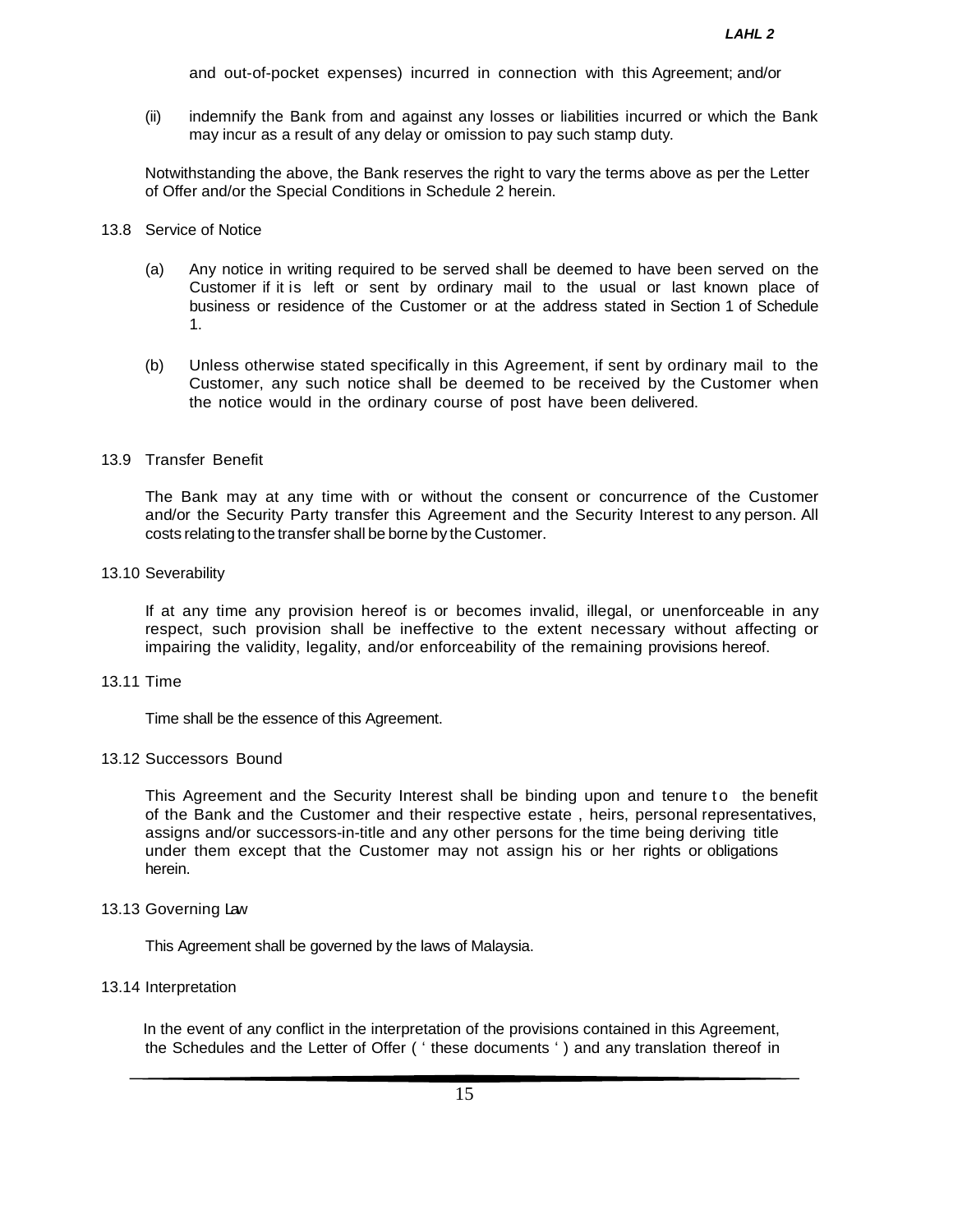any language, the English version of these documents shall prevail. Notwithstanding the aforementioned where you request for the Bahasa Malaysia version of the terms and conditions herein the Bank shall provide the same to you and if the agreement is entered into on this basis, then the Bahasa Malaysia version of the terms and conditions shall prevail.

### **14 PRINCIPAL AND SUBSIDIARY INSTRUMENTS**

IT IS HEREBY AGREED AND DECLARED that this Agreement, the Letter of Offer and the Security Documents are instruments in one transaction to secure the Loan and the Indebtedness and for the purpose of Section 4 (3) of the Stamp Act 1949 this Agreement is deemed to be the principal or primary instrument.

# **15 PRIVACY CLAUSE**

- 15.1 The Customer hereby confirms that the Customer has read, understood and agreed to be bound by the CIMB Group Privacy Notice (which is available at [www.cimbbank.com.my](http://www.cimbbank.com.my/) or www.cimbislamic.com) and the clauses herein, as may relate to the processing of the Customer's personal information. For the avoidance of doubt, the Customer agrees that the said Privacy Notice shall be deemed to be incorporated by reference into this Agreement.
- 15.2 In the event the Customer provides personal and financial information relating to third parties, including information relating to the Customer's next-of-kin and dependents (where the Customer is an individual) or information relating to the Customer's directors, shareholders, officers, individual guarantors and security providers (where the Customer is a corporation), for the purpose of opening or operating the Customer's account(s)/facility(ies) with the Bank or otherwise subscribing to the Bank's products and services, the Customer (a) confirms that the Customer has obtained their consent or is otherwise entitled to provide this information to the Bank and for the Bank to use it in accordance with this agreement; (b) agree to ensure that the personal and financial information of the said third parties is accurate; (c) agree to update the Bank in writing in the event of any material change to the said personal and financial information; and (d) agree to the Bank's right to terminate this agreement should such consent be withdrawn by any of the said third parties.
- 15.3 Where the Customer instructs the Bank to effect any sort of cross-border transaction (including to make or receive payments), the details relevant to the cross-border transaction (including information relating to those involved in the said transaction) may be received from or sent abroad, where it could be accessible (whether directly or indirectly) by overseas regulators and authorities in connection with their legitimate duties (e.g. the prevention of crime). In instructing the Bank and/or the Bank's agents to enter into any cross-border transaction on behalf of the Customer, the Customer agrees to the above said disclosures on behalf of the Customer and others involved in the said cross-border transaction.
- 15.4 The Bank may at any time and from time to time now and/or in the future carry out the necessary reference checks including but not limited to credit reporting/reference checks with credit reporting/reference agencies including but not limited to CCRIS, FIS and/or any other agencies and/or from any financial institution to enable us to ascertain the Customer's status as may be required to help make decisions, for example when the Bank needs to (a)check details on applications for credit and credit- related or other facilities; (b) manage credit and creditrelated accounts or facilities, including conducting reviews of the Customer's portfolio(s); and/or recover debts. The Customer will be linked by credit reporting/reference agencies to any other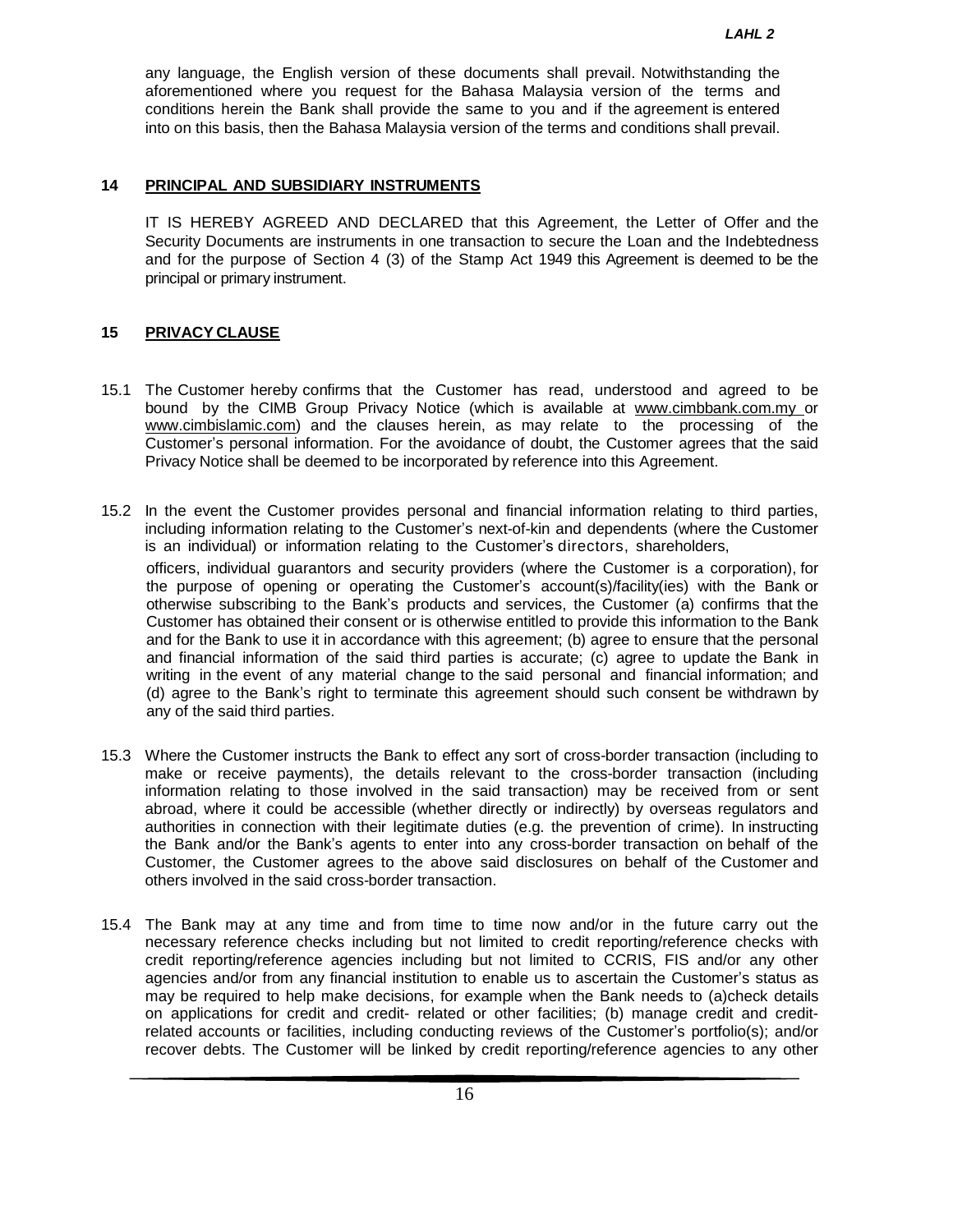names the Customer uses or has used, and any joint and several applicants. The Bank may also share information about the Customer and how the Customer manages the Customer's account(s)/facility(ies) with relevant credit reporting/reference agencies.

- 15.5 Even after the Customer has provided the Bank with any information, the Customer will have the option to withdraw the consent given earlier. In such instances, the Bank will have the right to not provide or discontinue the provision of any product, service, account(s) and/or facility(ies) that is/are linked with such information.
- 15.6 The Bank reserves the right to amend this clause from time to time at the Bank's sole discretion and shall provide prior notification to the Customer in writing and place any such amendments on the Bank's websites and/or by placing notices at the banking halls or at prominent locations within the Bank's branches.
- 15.7 For the purposes of this Clause, the CIMB Group consists of CIMB Group Holdings Berhad and all its related companies as defined in Sec 7 of the Companies Act 2016 and jointly controlled companies that provide financial and other regulated services, excluding companies, branches, offices and other forms of presence operating outside Malaysia, and the use of the words "the Bank" and "the Bank's" are to be read as references to the CIMB Group.
- 15.8 The Customer further agrees that the Bank shall not in any event be liable from any claim, loss, damage (financial or otherwise), injuries, embarrassments or liability howsoever arising whether in contract, tort, negligence, strict liability or any basis (including direct or indirect, special, incidental, consequential or punitive damages or loss of profits or savings) arising from any inaccuracy or loss, deletion or modification of data or for any other reasons whatsoever relating to any information forwarded by the Bank to such credit reporting/reference agencies and/or such other party, as the case may be, or in relation to any access or use, or the inability to access or use by such credit reporting/reference agencies and/or such other party or reliance on the information contained therein, whether caused by any technical, hardware or software failure of any kind, the interruption, error, omission, delay, viruses or otherwise howsoever.
- 15.9 This clause shall be without prejudice to any other clause in this Agreement which provides for the disclosure of information.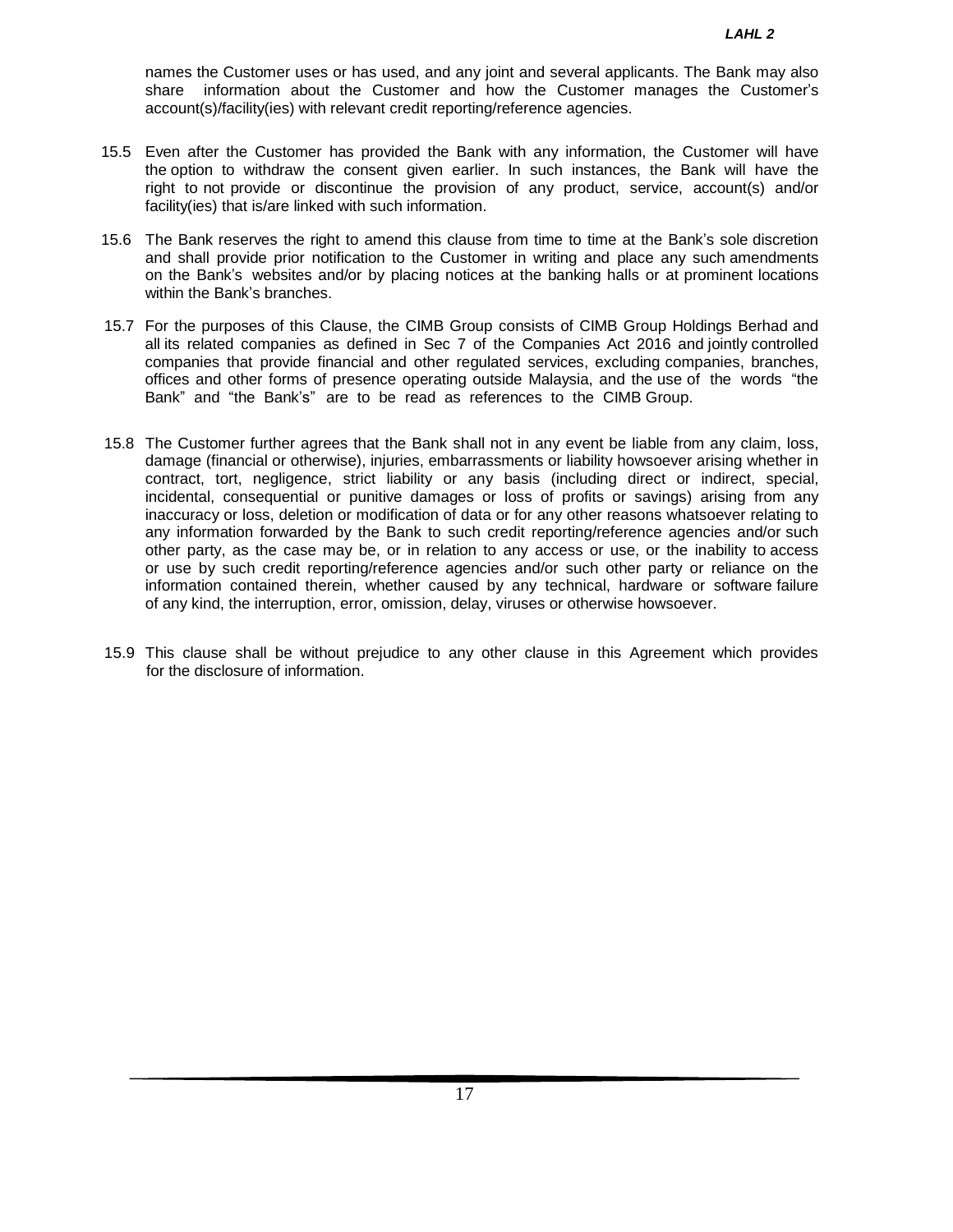IN WITNESS WHEREOF the parties hereto have set their hands and seal hereunto.

| Signed for and on      |  |
|------------------------|--|
| behalf of              |  |
| CIMB BANK BERHAD       |  |
| $(13491 - P)$          |  |
| by its Attorney in the |  |
| presence of:-          |  |

 $($ (I.C. No. )

Signed by the Customer (a) and  $($ ) and  $($ ) and  $($ ) and  $($ ) and  $($ ) and  $($ ) and  $($ ) and  $($ ) and  $($ ) and  $($ ) and  $($ ) and  $($ ) and  $($ ) and  $($ ) and  $($ ) and  $($ ) and  $($ ) and  $($ ) and  $($ ) and  $($ ) and  $($ ) and  $($ in the presence of  $\hspace{1.6cm}$ )

 $($ (I.C. No. )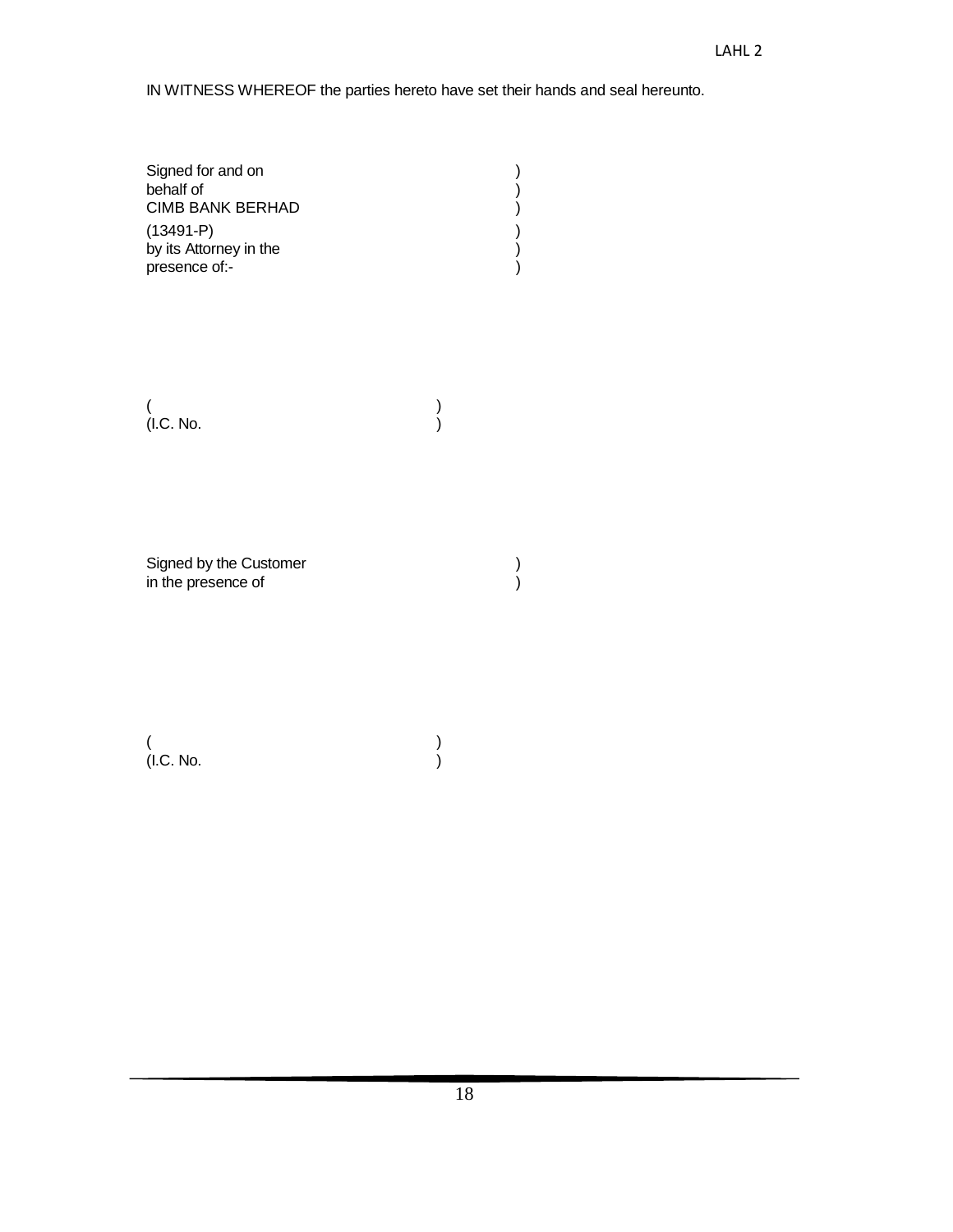| <b>SCHEDULE1</b><br>(which is to be taken, read and construed as an essential part of this Agreement) |                                                                        |                                                                                                                                                                                                                                                                                                                                                                                                                                                   |  |  |  |
|-------------------------------------------------------------------------------------------------------|------------------------------------------------------------------------|---------------------------------------------------------------------------------------------------------------------------------------------------------------------------------------------------------------------------------------------------------------------------------------------------------------------------------------------------------------------------------------------------------------------------------------------------|--|--|--|
| Section                                                                                               | Item                                                                   | Description                                                                                                                                                                                                                                                                                                                                                                                                                                       |  |  |  |
| 1                                                                                                     | Name(s) and address (es) of<br>the Customer.                           |                                                                                                                                                                                                                                                                                                                                                                                                                                                   |  |  |  |
| $\overline{2}$                                                                                        | Description of the Property                                            | The particulars of the Property shall be<br>statedin the Charge/Deed<br>of<br>as<br>Assignment (to delete whichever<br>is<br>inapplicable)<br>dated<br>between the Bank and<br>Security<br>the<br>Party, subject to the Bank's right to vary<br>and/or amend the particulars of<br>the<br>and/or<br>the Charge/Deed<br>Property<br>οf<br>(to delete whichever<br>Assignment<br>is<br>inapplicable)<br>Bank's<br>at the<br>absolute<br>discretion. |  |  |  |
| 3                                                                                                     | Name(s) and Description(s) of<br>the persons providing the<br>Security |                                                                                                                                                                                                                                                                                                                                                                                                                                                   |  |  |  |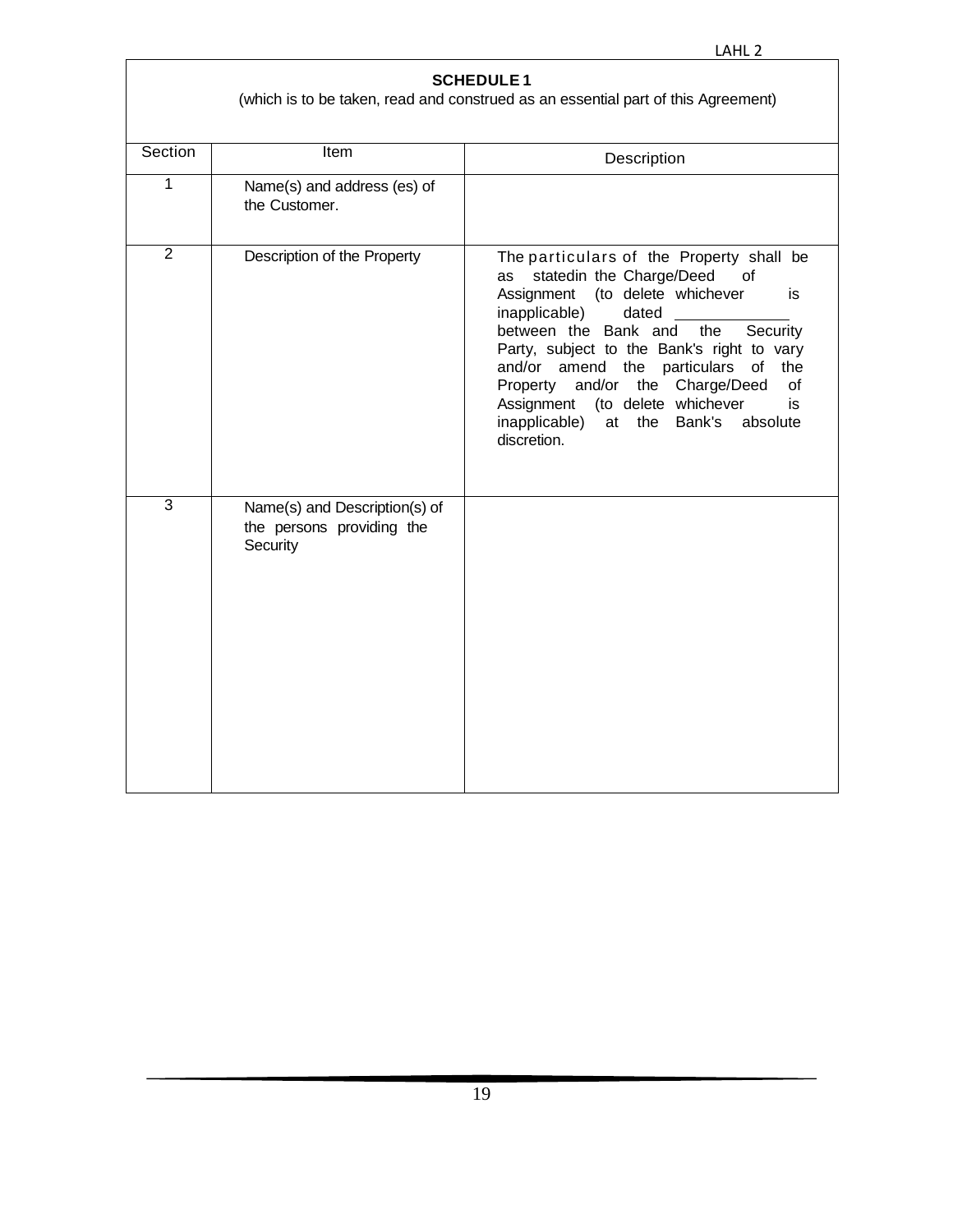# **SCHEDULE 2**

(to enclose a copy of the stamped Letter of Offer duly accepted in this Schedule)

# **SPECIAL CONDITIONS FORMING PART OF THIS AGREEMENT**

(To state any special conditions, e.g. if the legal fees, etc are to be paid by the Bank, any special prepayment conditions, any other benefits such as credit card facility, and/or any other conditions in the Letter of Offer which are not stated in this Agreement. To state "Not Applicable" if inapplicable)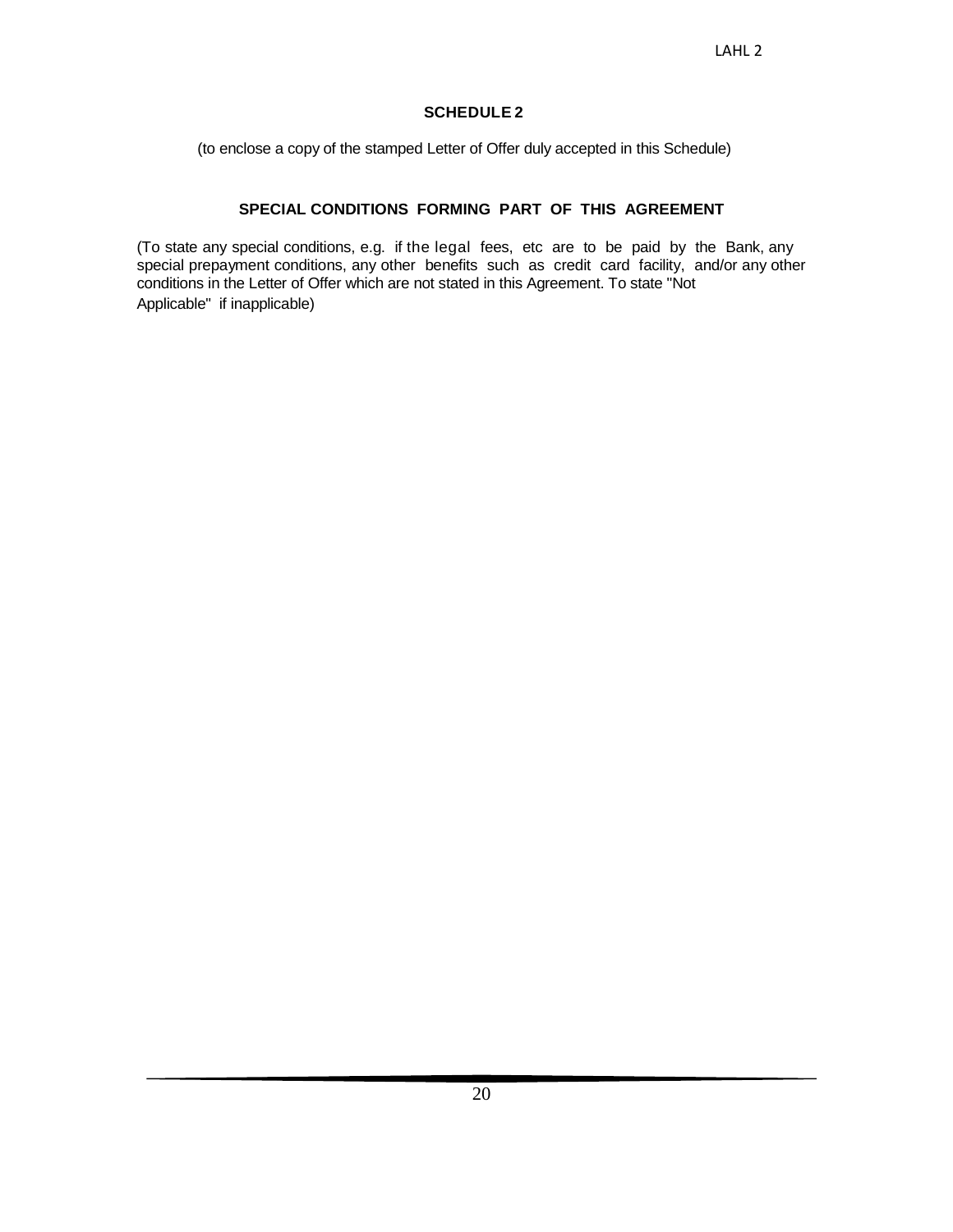# **CONDITIONS PRECEDENT**

- a) This Agreement and the Security Interest shall have been duly executed, stamped, and registered with such registries a s the Bank may deem necessary or expedient, and copies thereof duly delivered to the Bank. Provided that the Bank may at its absolute discretion disburse the Loan or any part thereof prior to or upon presentation of the Security Interest at the relevant registries for registration;
- b) A search having been made at the relevant land registry/land office confirming that the Property is free from all encumbrances and no acquisition notices have been lodged and/or registered or issued against the Property and the lodgement of a private caveat on the master title of the Property:
- c) The Bank is satisfied that the execution, delivery and performance of this Agreement and the Security Interest have been duly authorised and approved by all necessary parties and that the same do not contravene any law, rules or regulations or any contractual or other restrictions binding upon the Customer or the Security Party (if any);
- d) The receipt by the Bank of any undertakings, consents, approvals, and/or confirmations required by the Bank to the Bank's satisfaction;
- e) If applicable, the Bank shall have received the letter of disclaimer/undertaking from the bridging financier/existing chargee to exclude the Property from foreclosure proceedings, such letter of disclaimer/undertaking to be in form and content acceptable to the Bank;
- f) Where the Loan is to be disbursed by progressive releases, the receipt by the Bank of the relevant architect certificates;
- g) The Customer shall have delivered or caused to deliver to the Bank the current receipts of quit rent, assessments, rates, dues and other outgoings thereto as the Bank may require;
- h) Where required by the Bank, a valuation of the Property and/or verification of the address of the Property by a valuer acceptable to the Bank at the cost and expense of the Customer;
- i) Receipt by the Bank of a duly executed and stamped copy/original of the Sale and Purchase Agreement and/or original Proclamation of Sale together with duly executed and stamped Memorandum of Contract, as the Bank may require, and/or all other documents pertaining to the Property as the Bank may require;
- j) Where the Customer or any of the Security Parties is/are a corporation, receipt by the Bank of certified true copies of the Constituiton ( Memorandum and Articles of Association for the purposes of the Companies Act 1965), the latest return of Allotment of Shares Form (Forms 24 for the purposes of Companies Act, 1965), Notice of Situation of Registered Office and of Office Hours and Particulars of Changes (Form 44 for purpose of the Companies Act, 1965 or Notification for Change in Registered Address, Return Giving Particulars Notification of Change in the Register of Directors, Managers and Secretaries and Changes of Particulars
- k) (Form 49 for the purposes of the Companies Act, 1965) or Notification of Change in the